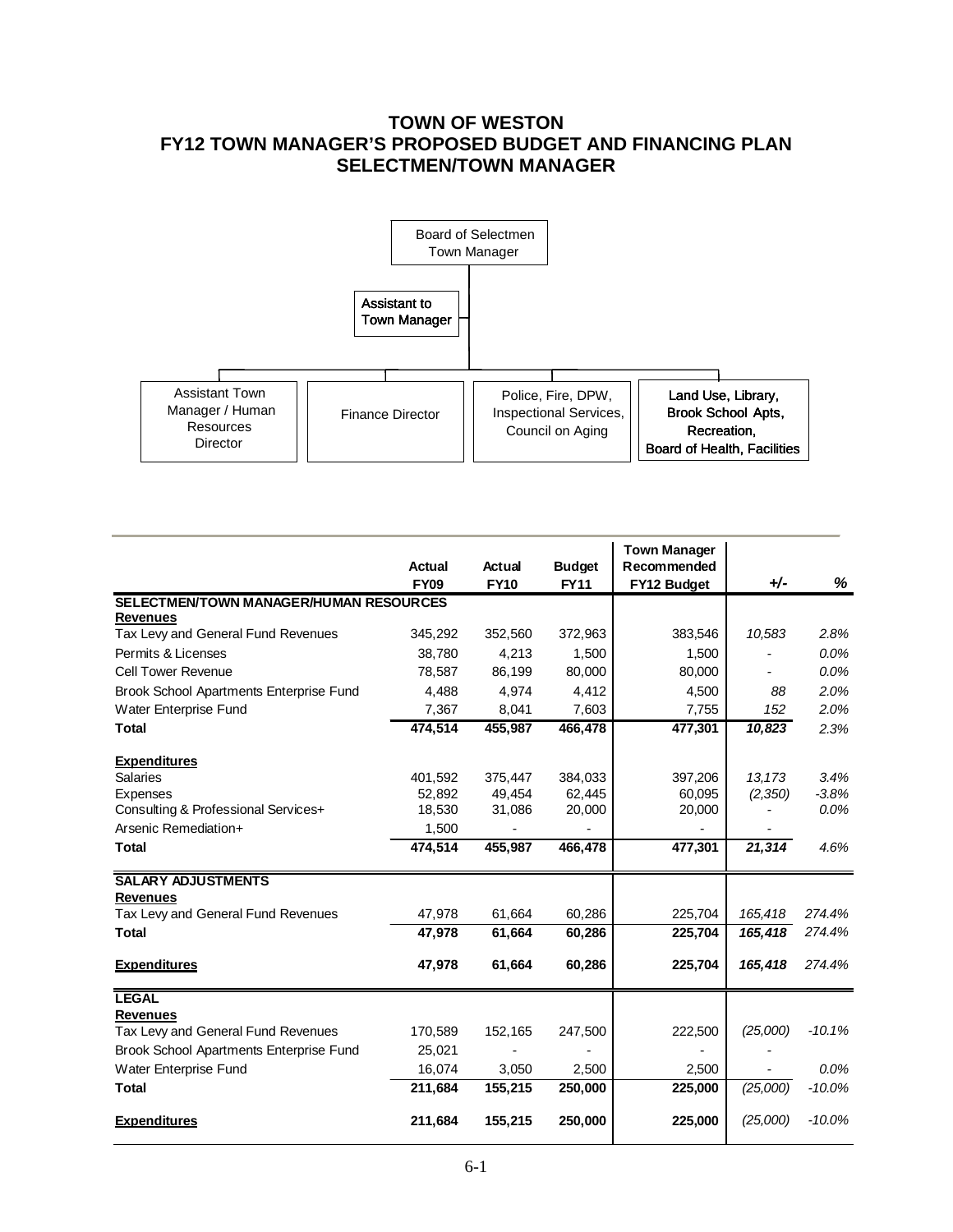### **GENERAL GOVERNMENT: Selectmen/Town Manager**

### **Description of Services**

The Board of Selectmen represents the executive branch of the Town government. The Board consists of three members, elected for staggered three-year terms. They serve without compensation. The Board acts as the Town's primary policy making body for a wide variety of issues affecting Town finances and service delivery. They provide oversight in matters of litigation, act as the licensing authority, enact rules and regulations regarding traffic control and are responsible for calling Town Meetings and approving the Town Meeting warrant.

Day to day oversight of the Selectmen's Office is provided by the Town Manager, who is supported by the Assistant Town Manager/Human Resources Director and Finance Director. The Town Manager's office provides support to the Board of Selectmen, supervises all departments under the jurisdiction of the Board of Selectmen, serves as liaison between the Selectmen and other Town boards and committees, responds to questions and correspondence from the public and maintains all records of Board of Selectmen's meetings. The Town Manager's office prepares the Warrant for the annual and all special town meetings and coordinates the preparation of the Annual Town Report.

### **FY12 Departmental Goals**

- 1. Assist in planning for the future of the Josiah Smith Tavern and Old Library buildings.
- 2. Plan for the future of other Town-owned buildings no longer needed for Town government purposes.
- 3. Implement new methods of informing and engaging the public in Town government issues.

### **Staffing Levels**

|                                  | <b>FY09</b> | <b>FY10</b> | <b>FY11</b> | <b>FY12</b> |
|----------------------------------|-------------|-------------|-------------|-------------|
|                                  | Funded      | Funded      | Funded      | Proposed    |
| <b>Town Manager</b>              |             |             |             |             |
| <b>Assistant to Town Manager</b> |             |             |             |             |
| Office Assistant (shared)        | <u>.32</u>  | <u>.34</u>  | <u>.39</u>  | <u>.48</u>  |
| Total                            |             | 2.34        | 2.39        | 2.48        |

### **Budget Recommendations**

Level Services: Increases in the cost of holding town meetings are offset by decreases in telephone and photocopying expenses, as well as the cost of producing the town report.

New Requests Recommended by Town Manager: An additional \$5,000 for temporary salaries is requested to support the Town Manager's office. Previous cuts to administrative staffing in this office combined with increased demands for service require additional part-time staff in order for us to keep up. This increase is funded from a portion of the Treasurer/Collector salary, which position has been abolished.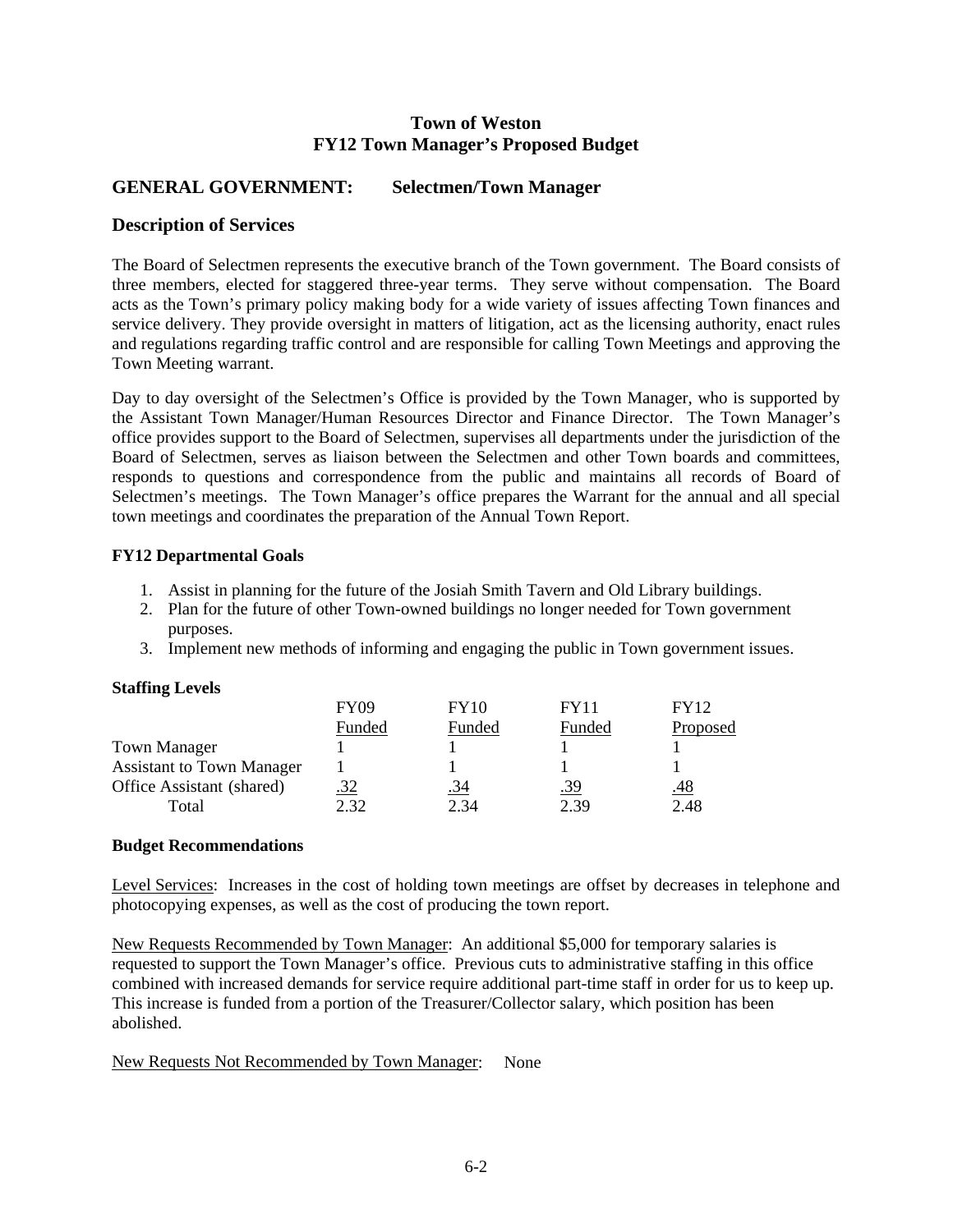|                                                 |               |                |               |                 |                | <b>TOWN MGR'S RECOMMENDATION</b> |              |                          |            |
|-------------------------------------------------|---------------|----------------|---------------|-----------------|----------------|----------------------------------|--------------|--------------------------|------------|
|                                                 | <b>ACTUAL</b> | <b>ACTUAL</b>  | <b>BUDGET</b> | <b>DEPT REQ</b> | <b>LEVEL</b>   | <b>NEW</b>                       |              |                          |            |
| <b>GENERAL GOVERNMENT</b>                       | <b>FY09</b>   | <b>FY10</b>    | <b>FY11</b>   | <b>FY12</b>     | <b>SERVICE</b> | <b>REQUESTS</b>                  | <b>TOTAL</b> | +/-                      | %          |
|                                                 |               |                |               |                 |                |                                  |              |                          |            |
| <b>Selectmen/Town Manager</b>                   |               |                |               |                 |                |                                  |              |                          |            |
| Salaries-Permanent                              | 217,383       | 219,302        | 223,662       | 227,545         | 227,545        | $\overline{\phantom{a}}$         | 227,545      | 3.883                    | 1.7%       |
| Salaries-Temporary                              | 10,407        | 11,685         | 14,500        | 14,500          | 14,500         | 5,000                            | 19,500       | 5,000                    | 34.5%      |
| Salaries-Town Meeting                           | 3,757         | 4,019          | 4,000         | 4,100           | 4,100          |                                  | 4,100        | 100                      | 2.5%       |
| <b>Sub-total Personal Services</b>              | 231,547       | 235,006        | 242,162       | 246,145         | 246,145        | 5,000                            | 251,145      | 8,983                    | 3.7%       |
| <b>Selectmen</b>                                |               |                |               |                 |                |                                  |              |                          |            |
| Dues                                            | 8,398         | 8,398          | 8,500         | 8,500           | 8,500          | ٠                                | 8,500        | $\overline{a}$           | 0.0%       |
| Conference                                      | 266           | $\overline{a}$ | 200           | 200             | 200            |                                  | 200          | $\overline{a}$           | 0.0%       |
| <b>Agricultural Commission Expenses</b>         | ÷,            | 143            | 500           | 500             | 500            |                                  | 500          |                          | 0.0%       |
| <b>Sub-total Selectmen Expenses</b>             | 8,664         | 8.541          | 9,200         | 9,200           | 9,200          | $\blacksquare$                   | 9,200        |                          | 0.0%       |
|                                                 |               |                |               |                 |                |                                  |              |                          |            |
| <u>Administration</u><br>Printing & Advertising | 1,148         | 44             | 1,000         | 1,000           | 1,000          | $\overline{a}$                   | 1,000        | Ĭ.                       | 0.0%       |
|                                                 |               |                |               |                 |                |                                  |              |                          |            |
| <b>Education &amp; Training</b>                 |               |                | 1,000         | 1,000           | 1,000          |                                  | 1,000        |                          | 0.0%       |
| <b>Office Supplies</b>                          | 1,288         | 602            | 1,500         | 1,500           | 1,500          | Ĭ.                               | 1,500        | $\overline{a}$           | 0.0%       |
| In-State Travel                                 | 77            | 50             | 50            | 50              | 50             |                                  | 50           | ÷,                       | 0.0%       |
| Dues                                            | 1,351         | 1,389          | 1,420         | 1,420           | 1,420          |                                  | 1,420        | $\overline{a}$           | 0.0%       |
| Subscriptions & Publications                    |               |                | 100           | 100             | 100            | $\overline{a}$                   | 100          | $\overline{a}$           | 0.0%       |
| Conferences                                     | 2,948         | 1,771          | 3,675         | 3,675           | 3,675          |                                  | 3,675        | $\overline{a}$           | 0.0%       |
| All Other                                       |               | 485            | 200           | 200             | 200            | $\blacksquare$                   | 200          | $\overline{\phantom{a}}$ | 0.0%       |
| <b>Sub-total Admin Expenses</b>                 | 6,812         | 4,340          | 8,945         | 8,945           | 8,945          | Ĭ.                               | 8,945        | $\overline{a}$           | 0.0%       |
|                                                 |               |                |               |                 |                |                                  |              |                          |            |
| <b>Communications</b>                           |               |                |               |                 |                |                                  |              |                          |            |
| Repair/Maintain Office Equipment                | 1,678         | 804            | 2,000         | 1,300           | 1,300          |                                  | 1,300        | (700)                    | $-35.0%$   |
| Rent Postage Meter                              | 693           | 1,379          | 800           | 1,500           | 1,500          | $\overline{a}$                   | 1,500        | 700                      | 87.5%      |
| Rent Post Office Box                            | 190           | 200            | 200           | 200             | 200            |                                  | 200          |                          | 0.0%       |
| Telephone                                       | 16,247        | 15,463         | 20,000        | 18,000          | 18,000         | $\overline{a}$                   | 18,000       | (2,000)                  | $-10.0%$   |
| Postage                                         | 2,380         |                |               |                 |                | ٠                                |              |                          |            |
| Photocopy                                       | 3,279         | 2,995          | 4,000         | 3,500           | 3,500          | ÷,                               | 3,500        | (500)                    | $-12.5%$   |
| <b>Sub-total Comm Expenses</b>                  | 24,467        | 20,840         | 27,000        | 24,500          | 24,500         | ä,                               | 24,500       | (2,500)                  | $-9.3%$    |
| <b>Town Meeting</b>                             |               |                |               |                 |                |                                  |              |                          |            |
| <b>Rental of Equipment</b>                      |               |                | 600           |                 |                |                                  |              | (600)                    | $-100.0\%$ |
| Printing                                        | 5,472         | 6,417          | 5,500         | 6,500           | 6,500          | Ĭ.                               | 6,500        | 1,000                    | 18.2%      |
| Postage                                         | 2,382         | 3,167          | 3,000         | 3,300           | 3,300          | $\overline{a}$                   | 3,300        | 300                      | 10.0%      |
| All Other                                       | 770           | 612            | 600           | 700             | 700            | ÷,                               | 700          | 100                      | 16.7%      |
| <b>Sub-total Town Mtg Expenses</b>              | 8,624         | 10,196         | 9,700         | 10,500          | 10,500         | L.                               | 10,500       | 800                      | 8.2%       |
| <b>Town Report</b>                              |               |                |               |                 |                |                                  |              |                          |            |
|                                                 |               |                |               |                 |                |                                  |              |                          |            |
| All Other                                       | 30            |                | 1,000         | 200             | 200            |                                  | 200          | (800)                    | $-80.0%$   |
| <b>Sub-total Town Report Expenses</b>           | 30            |                | 1,000         | 200             | 200            |                                  | 200          | (800)                    | $-80.0\%$  |
| <b>Sub-Total Expenses</b>                       | 48,597        | 43,916         | 55,845        | 53,345          | 53,345         |                                  | 53,345       | (2,500)                  | $-4.5%$    |
|                                                 |               |                |               |                 |                |                                  |              |                          |            |
| Selectmen - Continuing Balance Accounts         |               |                |               |                 |                |                                  |              |                          |            |
| Consulting & Professional Services+             | 18,530        | 31,086         | 20,000        | 20,000          | 20,000         | ÷,                               | 20,000       | Ĭ.                       | 0.0%       |
| Arsenic Remediation+                            | 1,500         |                |               |                 |                | $\overline{a}$                   |              |                          |            |
| <b>Sub-total Selectmen Cont Bal</b>             | 20,030        | 31,086         | 20,000        | 20,000          | 20,000         |                                  | 20,000       |                          | 0.0%       |
| <b>Total</b>                                    | 300,174       | 310,008        | 318,007       | 319,490         | 319,490        | 5,000                            | 324,490      | 6,483                    | 2.0%       |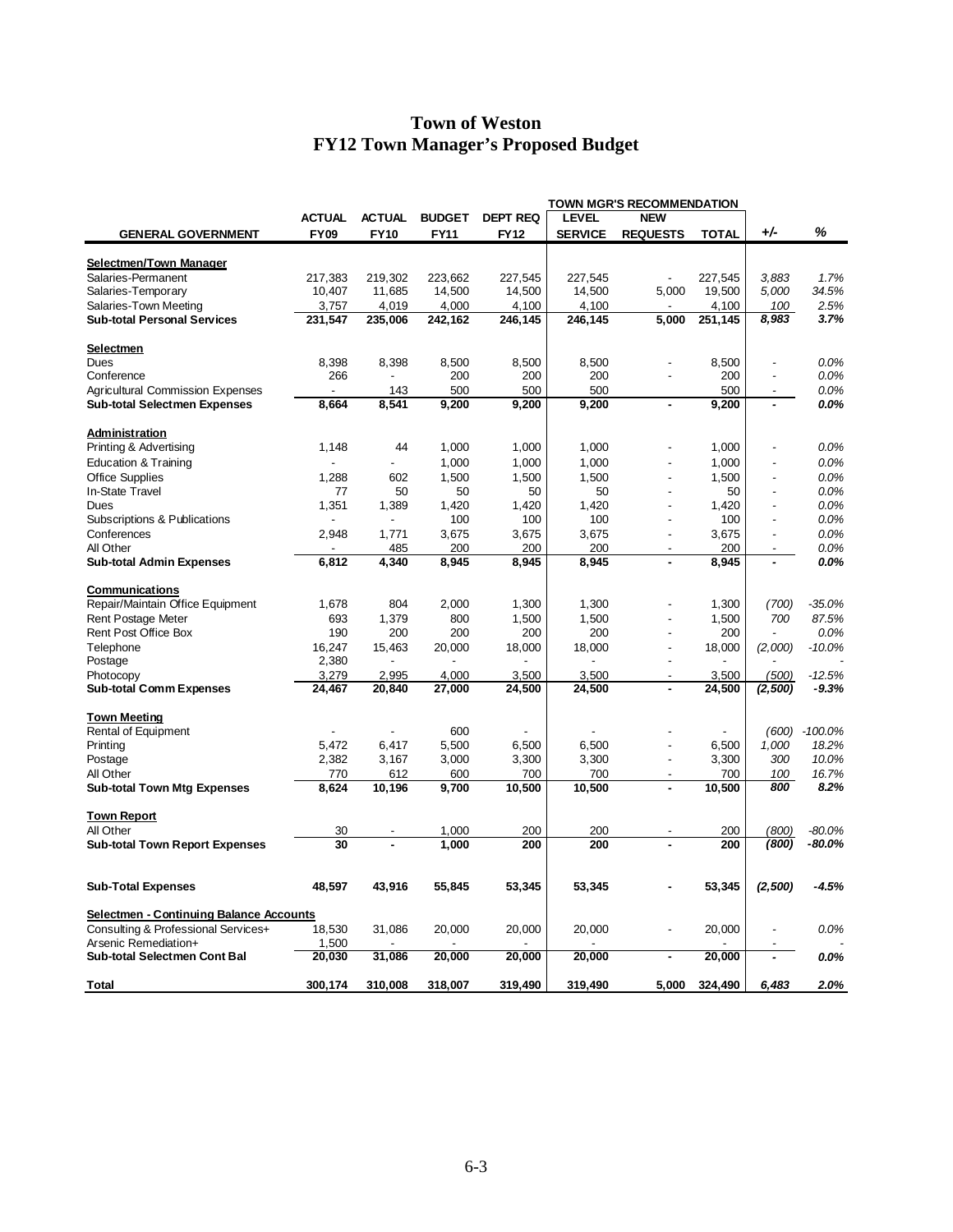## **GENERAL GOVERNMENT: Human Resources**

### **Description of Services**

The Human Resources Department is responsible for personnel administration for the Town's general government and benefits management for the general government and school department. This includes administering all personnel policies and collective bargaining agreements for municipal employees, and administering health insurance benefits, the workers' compensation program, unemployment insurance for all employees, as well as police and fire injured-on-duty leave.

The Human Resources Department is also responsible for the integrity of the MUNIS payroll/personnel system and oversight of Town payroll and School and Town payroll deductions. Finally, the Human Resources Director serves as the Assistant Town Manager.

### **FY12 Departmental Goals**

- 1. Utilize the accrual module on the payroll system for Town employees.
- 2. Update the Town's Technology Policy.
- 3. Work with IT to ensure timely upgrades of the Town's Financial/Payroll system
- 4. Introduce a new dental plan to employees at no cost to the Town.

### **Staffing Levels**

|                                  | <b>FY09</b> | FY10   | FY11   | FY12     |
|----------------------------------|-------------|--------|--------|----------|
|                                  | Funded      | Funded | Funded | Proposed |
| Human Resources Director         |             |        |        |          |
| Asst. Town Manager/HR Director 0 |             |        |        |          |
| HR Generalist/Benefits Coord.    |             |        |        |          |
| Human Resources Assistant        |             |        |        |          |
| Total                            |             |        |        |          |

#### **Budget Recommendations**

Level Services: With the exception a small increase in salaries, this budget is level funded.

New Requests Recommended by Town Manager: None requested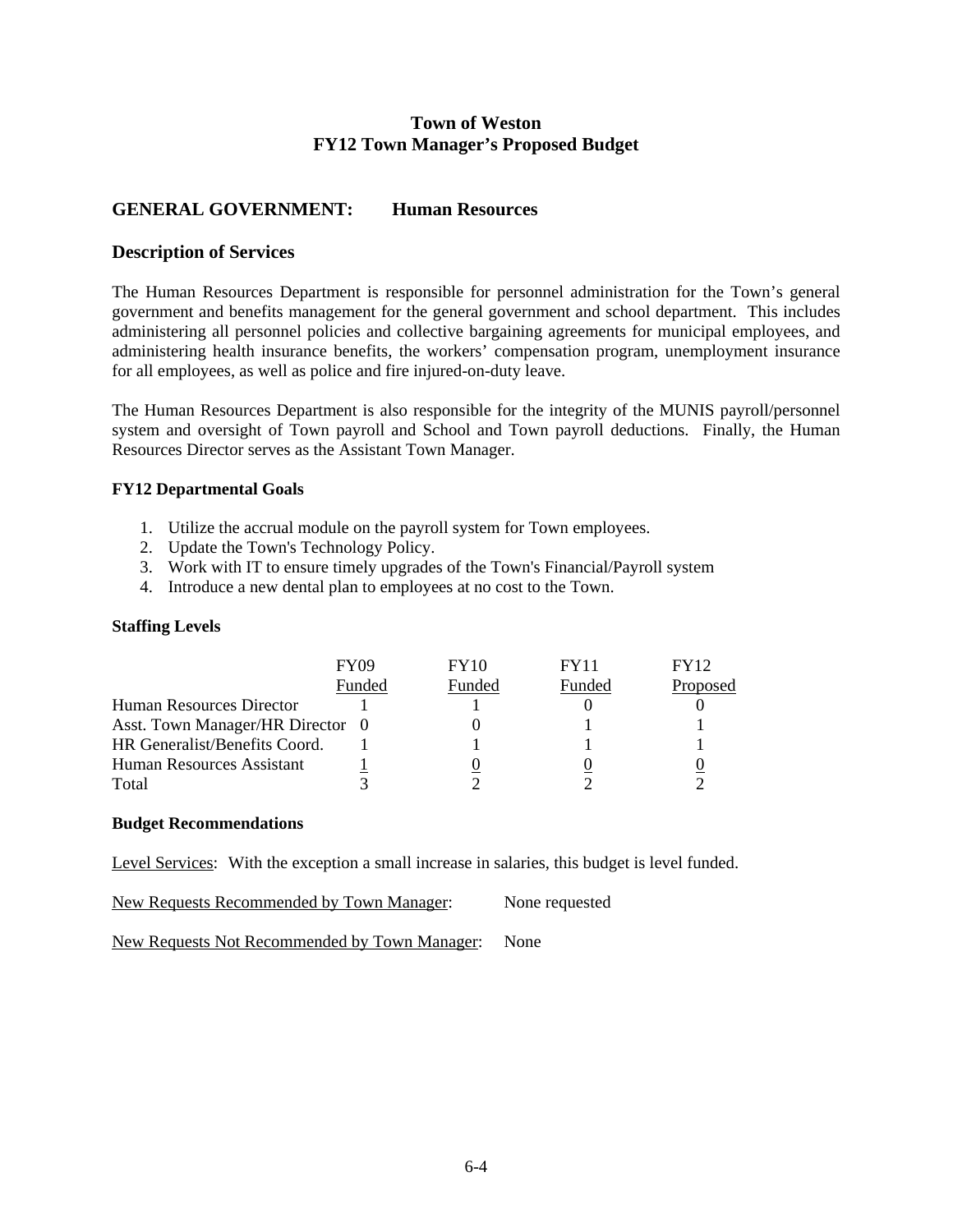| <b>Town of Weston</b>                      |
|--------------------------------------------|
| <b>FY12 Town Manager's Proposed Budget</b> |

|                                      | <b>ACTUAL</b> | <b>ACTUAL</b> | <b>BUDGET</b> | <b>DEPT REQ</b>          | LEVEL          | <b>NEW</b>      |              |                          |            |
|--------------------------------------|---------------|---------------|---------------|--------------------------|----------------|-----------------|--------------|--------------------------|------------|
| <b>GENERAL GOVERNMENT</b>            | <b>FY09</b>   | <b>FY10</b>   | <b>FY11</b>   | <b>FY12</b>              | <b>SERVICE</b> | <b>REQUESTS</b> | <b>TOTAL</b> | $+/-$                    | %          |
| <b>Human Resources</b>               |               |               |               |                          |                |                 |              |                          |            |
| Salaries-Human Resources Permanent   | 170.045       | 140,441       | 141.871       | 146.061                  | 146.061        |                 | 146,061      | 4,190                    | 3.0%       |
| <b>Sub-total Personal Services</b>   | 170.045       | 140.441       | 141.871       | 146.061                  | 146.061        |                 | 146,061      | 4,190                    | 3.0%       |
| <b>Expenses</b>                      |               |               |               |                          |                |                 |              |                          |            |
| Printing & Advertising               | 3,807         | 4,540         | 5,000         | 5,000                    | 5,000          |                 | 5,000        | $\overline{\phantom{0}}$ | $0.0\%$    |
| <b>Education &amp; Training</b>      | 120           | 225           | 500           | 500                      | 500            |                 | 500          |                          | $0.0\%$    |
| In-State Travel                      | 52            | 328           | 250           | 325                      | 325            |                 | 325          | 75                       | 30.0%      |
| Dues                                 | 250           | 250           | 300           | 525                      | 525            |                 | 525          | 225                      | 75.0%      |
| Subscriptions & Publications         |               |               | 150           | $\overline{\phantom{a}}$ |                |                 |              | (150)                    | $-100.0%$  |
| Conference                           | 60            | 195           | 300           | 400                      | 400            |                 | 400          | 100                      | 33.3%      |
| All Other                            |               |               | 100           |                          |                |                 |              | (100)                    | $-100.0\%$ |
| <b>Sub-total Human Resources Exp</b> | 4,295         | 5,538         | 6,600         | 6,750                    | 6,750          |                 | 6.750        | 150                      | 2.3%       |
| Total                                | 174,340       | 145,979       | 148,471       | 152,811                  | 152,811        |                 | 152,811      | 4,340                    | 2.9%       |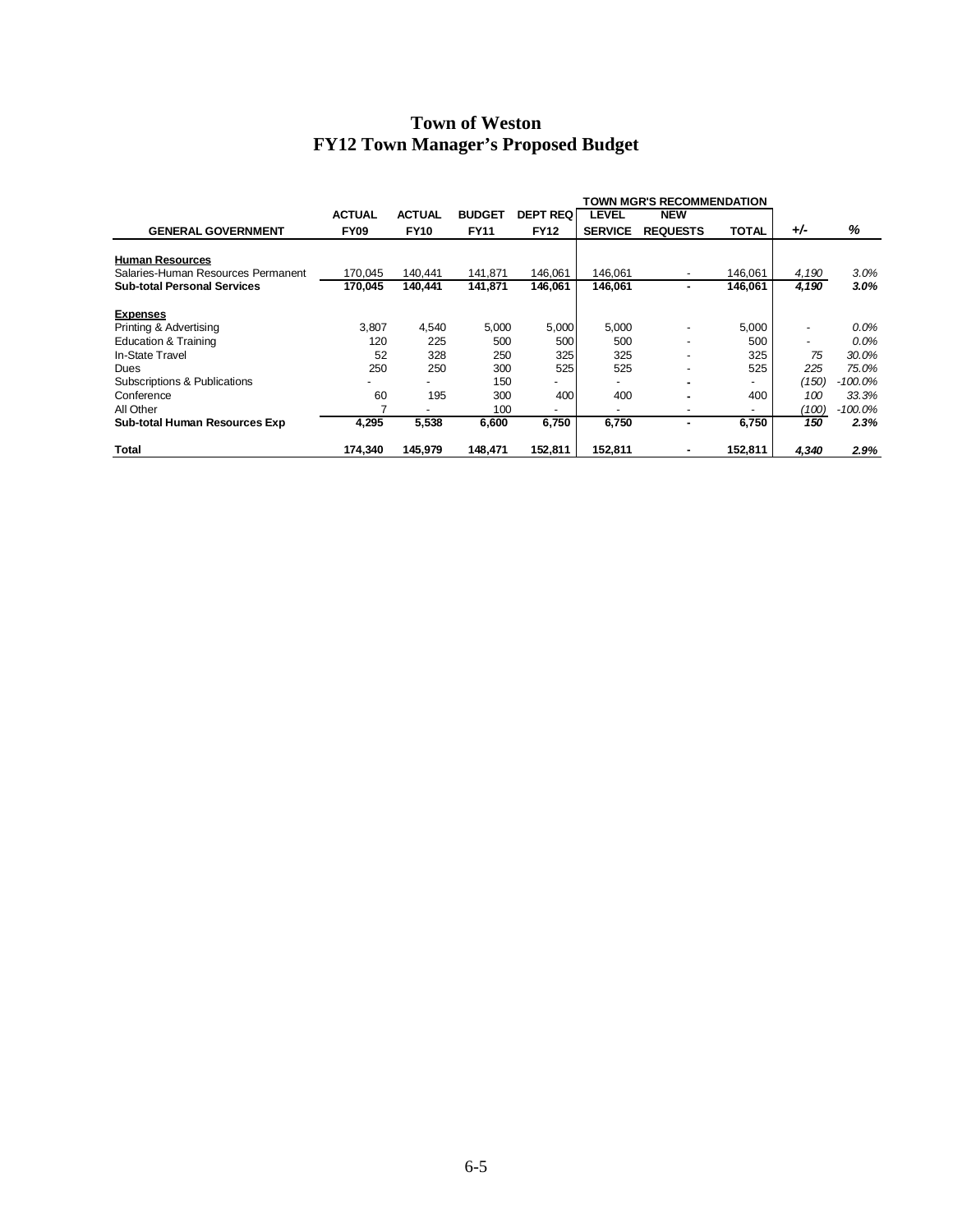## **GENERAL GOVERNMENT: Salary Adjustments**

**Description of Services:** Nearly all municipal and school union contracts expired on 6/30/10. Collective bargaining is in process with nearly all unions, with a goal of 0% COLA for FY11. At this time, only one small union has settled its contract. The amount included is an estimate of what will be needed in FY12 to fund salary adjustments for municipal union and non-union employees. Contractual step increases and other non-COLA increases for union employees are included in departmental budgets.

Funding for the municipal non-union employees' merit pay pool is included in this line-item since the Town Manager is responsible for determining all salary adjustments for this group of employees. Merit pay increases are granted with satisfactory performance reviews and completion of established goals.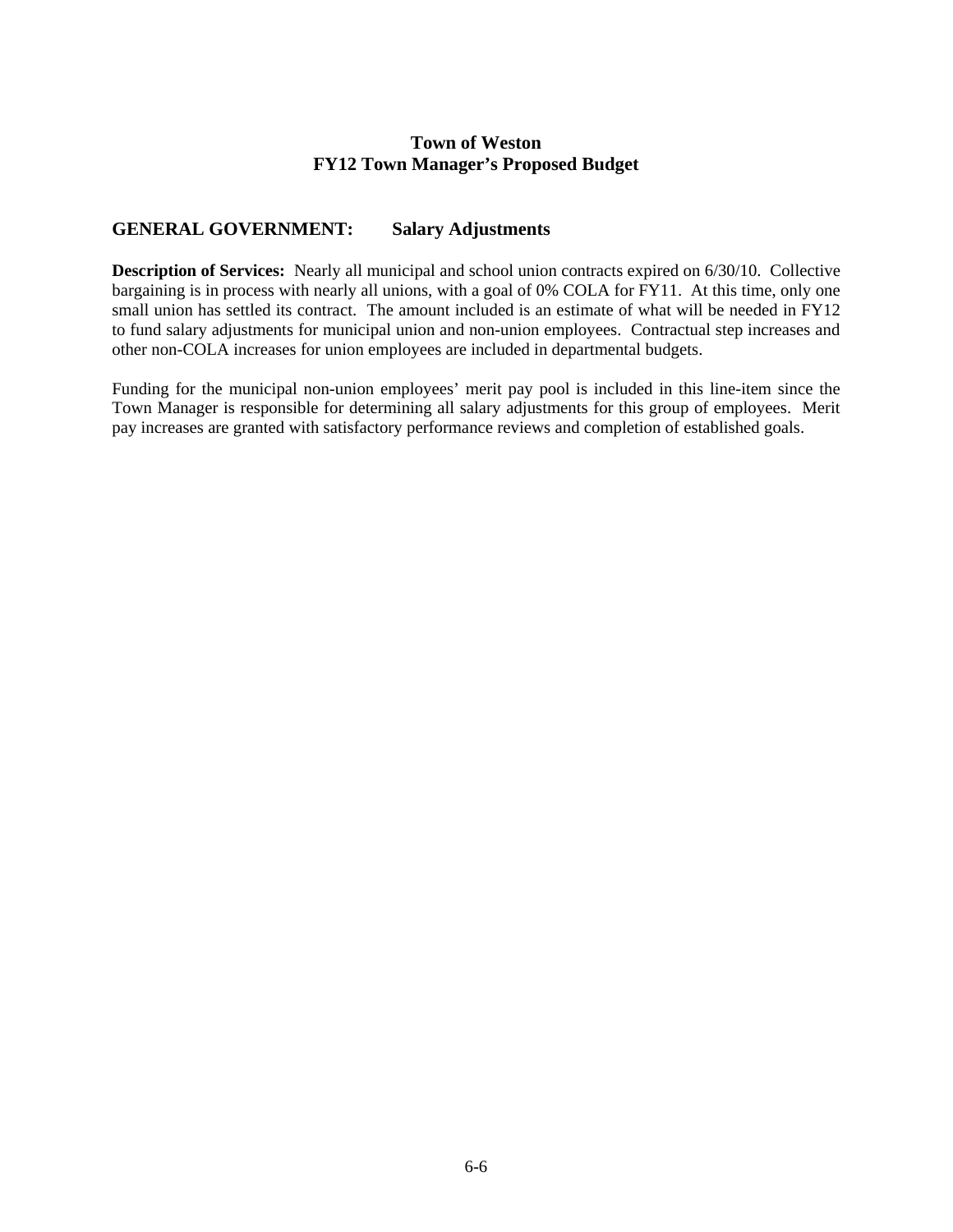|                                |               |               |               |                 |                | <b>TOWN MGR'S RECOMMENDATION</b> |         |           |          |
|--------------------------------|---------------|---------------|---------------|-----------------|----------------|----------------------------------|---------|-----------|----------|
|                                | <b>ACTUAL</b> | <b>ACTUAL</b> | <b>BUDGET</b> | <b>DEPT REQ</b> | <b>LEVEL</b>   | <b>NEW</b>                       |         |           |          |
| <b>GENERAL GOVERNMENT</b>      | <b>FY09</b>   | <b>FY10</b>   | <b>FY11</b>   | <b>FY12</b>     | <b>SERVICE</b> | <b>REQUESTS</b>                  | TOTAL   | +⁄-       | %        |
|                                |               |               |               |                 |                |                                  |         |           |          |
| <b>Salary Adjustments</b>      |               |               |               |                 |                |                                  |         |           |          |
| Salary Reserve *               |               |               |               | 179.704         | 179.704        | $\overline{\phantom{a}}$         | 179.704 | 179.704   |          |
| Merit Pay - Transfer Account** | 47.978        | 61.664        | 60.286        | 46.000          | 46.000         | $\overline{\phantom{a}}$         | 46,000  | (14, 286) | $-23.7%$ |
| <b>Total</b>                   | 47.978        | 61.664        | 60.286        | 225.704         | 225.704        | $\blacksquare$                   | 225.704 | 165.418   | 274.4%   |

\*No union contracts are settled for FY12. A salary reserve is budgeted centrally at this time in the budget process.

\*\*Merit pay is for non-union personnel only.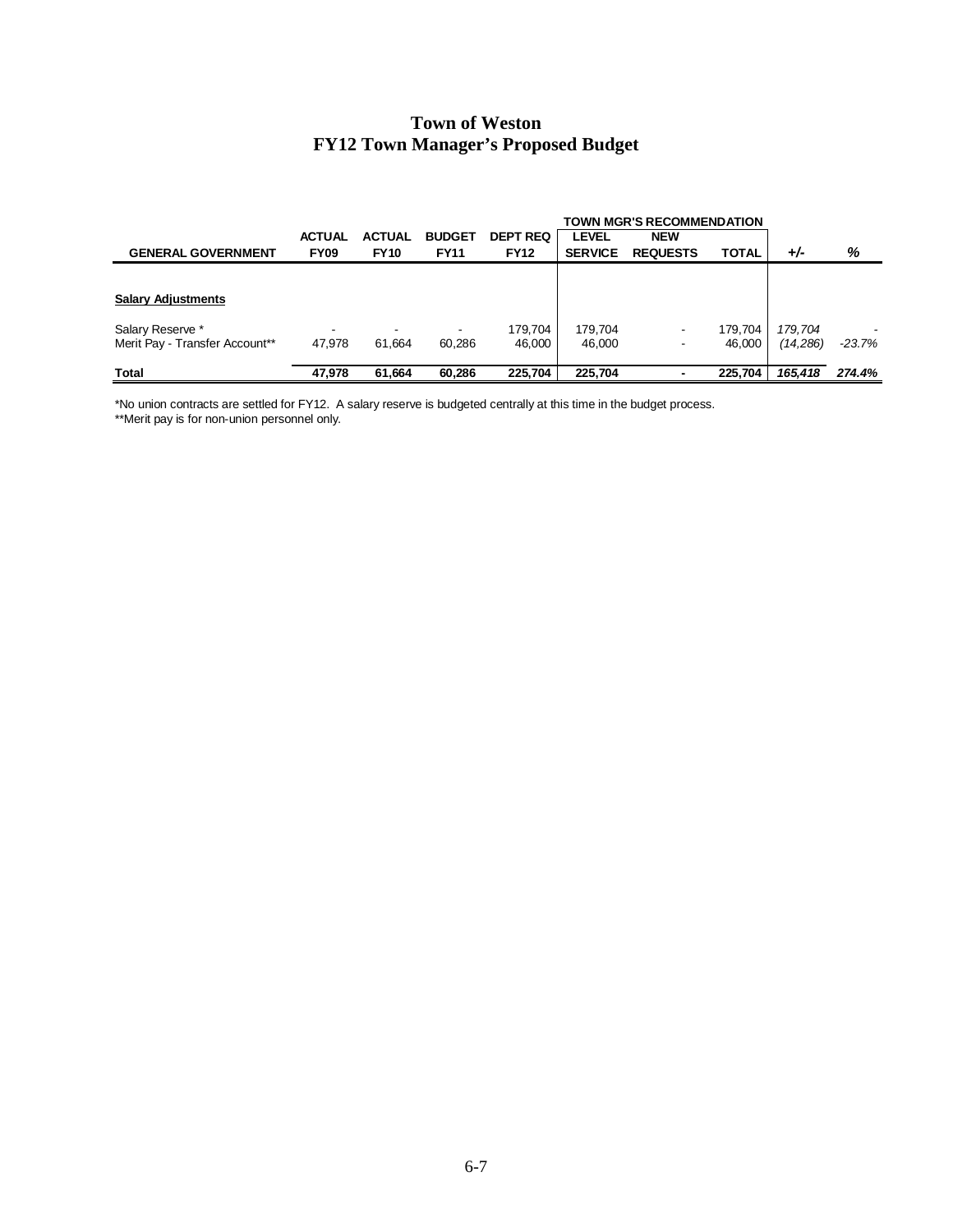## **GENERAL GOVERNMENT: Legal**

#### **Description of Services**

Town Counsel provides a wide variety of legal assistance to all Town departments including review of all contracts, legal opinions, conflict of interest advice, interpretation of State and federal laws, labor and collective bargaining assistance, drafting of general and zoning by-laws and defense of litigation. The firm of Kopelman and Paige is Weston's Town Counsel. In certain situations, special counsel will be retained by the Board of Selectmen.

#### **Staffing Levels**

Law firm of Kopelman and Paige and special counsel as necessary.

#### **Budget Recommendations**

Level Services: The Town's legal costs have been declining in recent years. It is recommended that the FY12 budget be reduced by \$25,000.

New Requests Recommended by Town Manager: None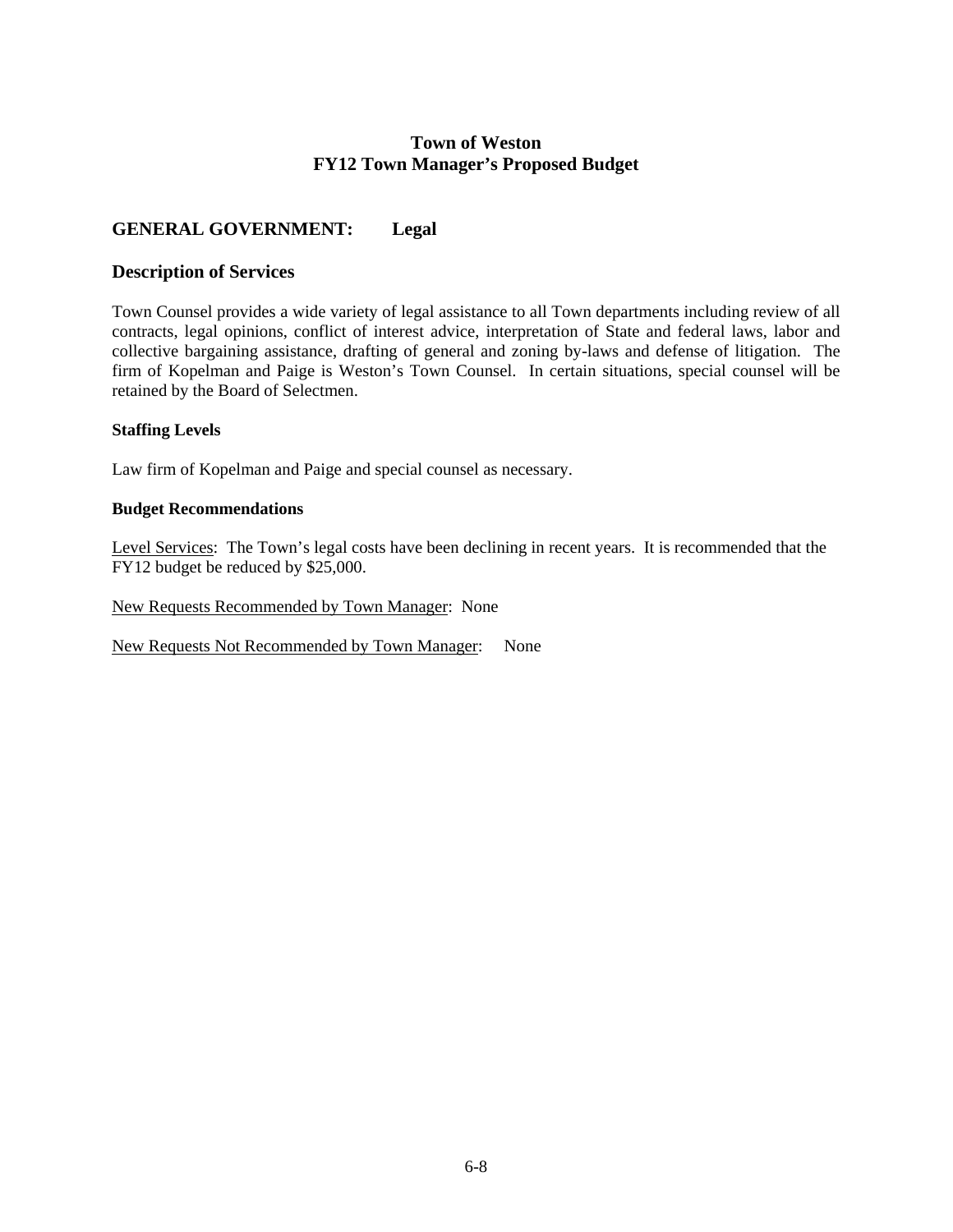| <b>Town of Weston</b>                      |
|--------------------------------------------|
| <b>FY12 Town Manager's Proposed Budget</b> |

|                                    |               |               | <b>TOWN MGR'S RECOMMENDATION</b> |                 |                |                 |              |                          |          |
|------------------------------------|---------------|---------------|----------------------------------|-----------------|----------------|-----------------|--------------|--------------------------|----------|
|                                    | <b>ACTUAL</b> | <b>ACTUAL</b> | <b>BUDGET</b>                    | <b>DEPT REQ</b> | LEVEL          | <b>NEW</b>      |              |                          |          |
| <b>GENERAL GOVERNMENT</b>          | <b>FY09</b>   | <b>FY10</b>   | <b>FY11</b>                      | <b>FY12</b>     | <b>SERVICE</b> | <b>REQUESTS</b> | <b>TOTAL</b> | $+/-$                    | %        |
| <b>Legal</b>                       |               |               |                                  |                 |                |                 |              |                          |          |
| Professional & Consulting Services | 203.818       | 148.711       | 240.000                          | 215,000         | 215,000        | ٠               | 215,000      | (25,000)                 | $-10.4%$ |
| Miscellaneous Expenses             | 5.920         | 4.444         | 8.000                            | 8,000           | 8.000          | -               | 8,000        | $\overline{\phantom{a}}$ | $0.0\%$  |
| Subscriptions & Publications       | 1.947         | 2.061         | 2.000                            | 2,000           | 2.000          | ٠               | 2,000        | $\overline{\phantom{a}}$ | $0.0\%$  |
| <b>Total</b>                       | 211.684       | 155.215       | 250,000                          | 225,000         | 225,000        | $\blacksquare$  | 225.000      | $(25.000) - 10.0\%$      |          |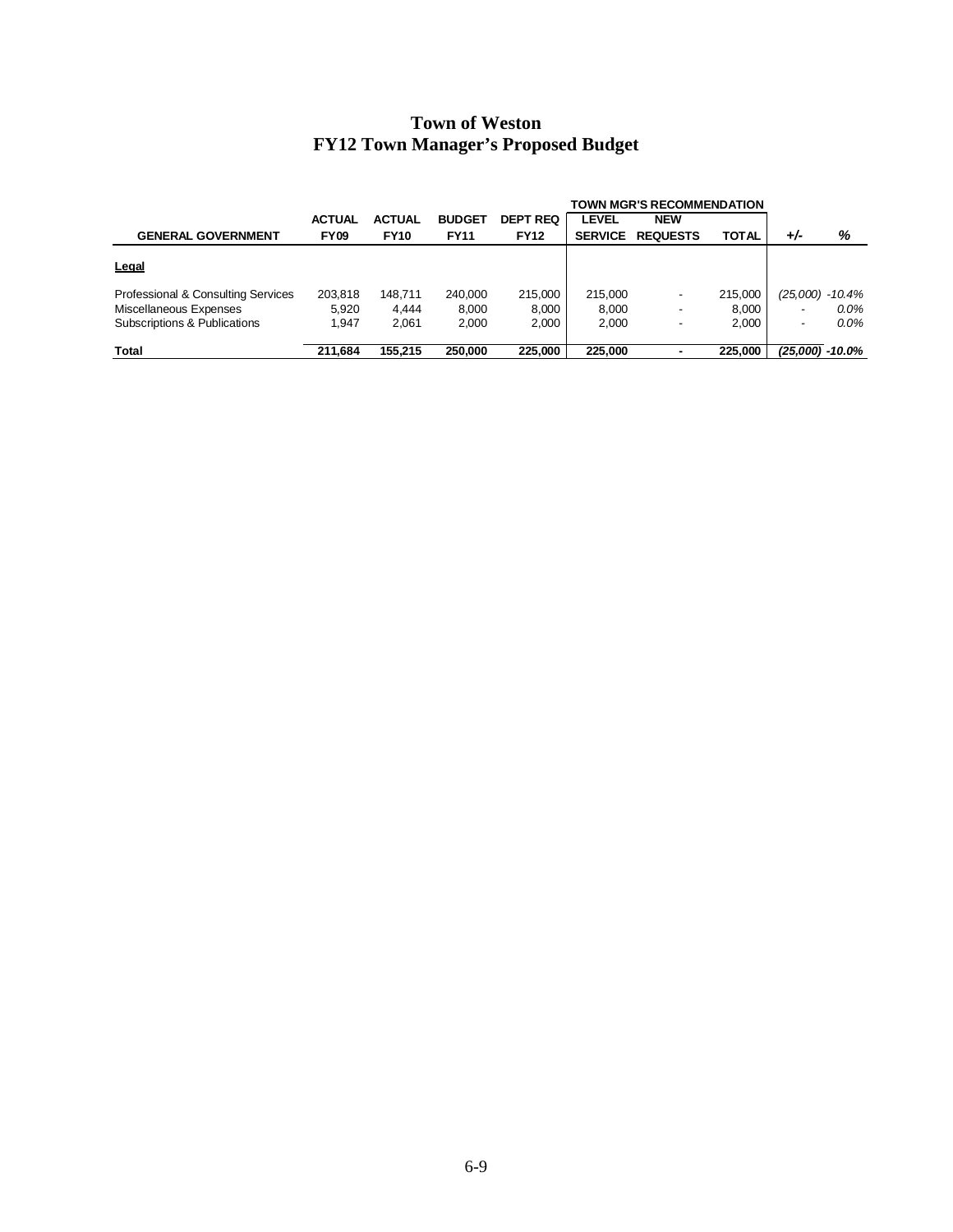This page left blank intentionally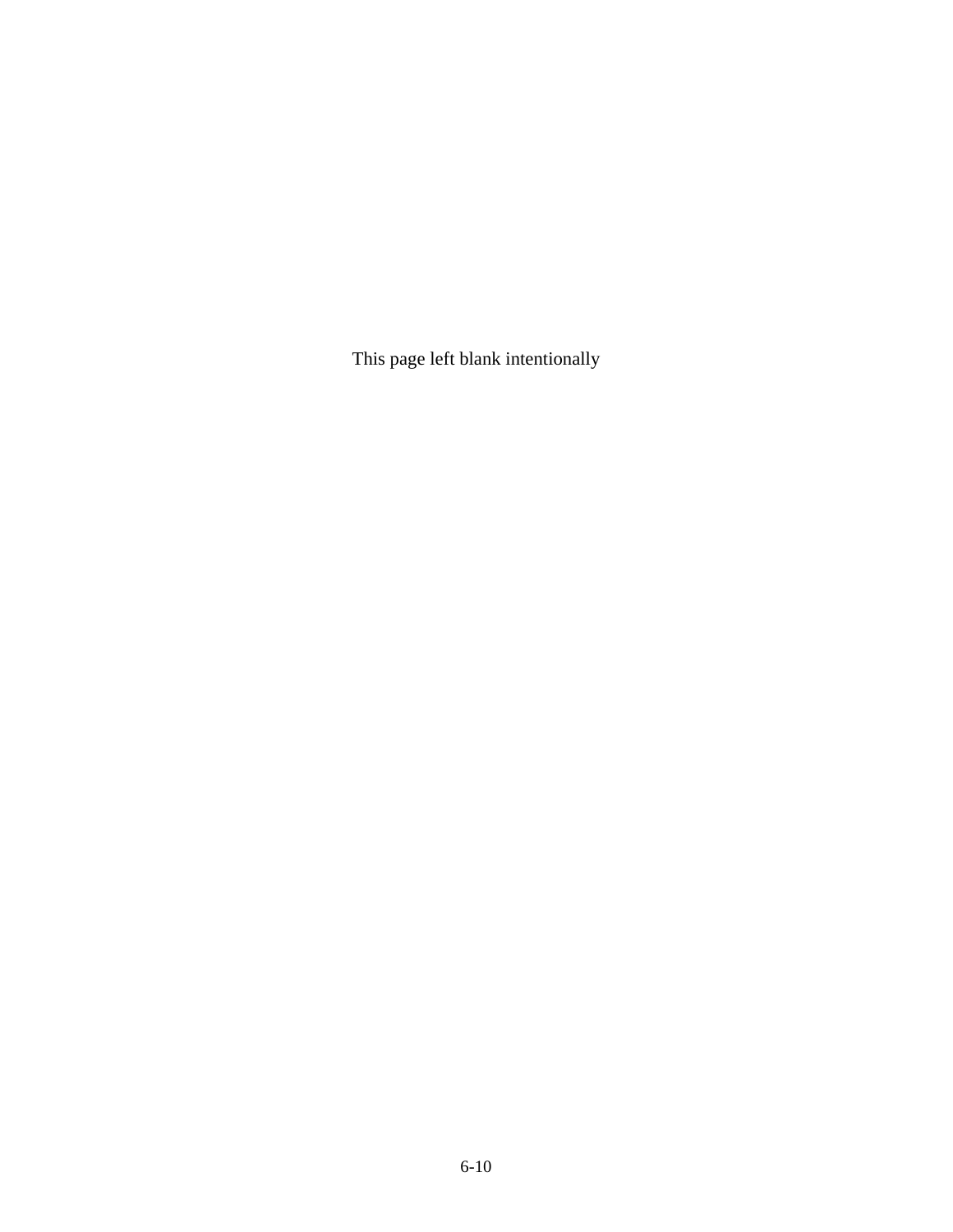## **TOWN OF WESTON FY12 TOWN MANAGER'S PROPOSED BUDGET AND FINANCING PLAN FACILITIES (Town Hall, Old Library, Josiah Smith Tavern)**



|                                    | Actual<br><b>FY09</b> | <b>Actual</b><br><b>FY10</b> | <b>Budget</b><br><b>FY11</b> | <b>Town Manager</b><br>Recommended<br><b>FY12 Budget</b> | $+/-$ | %       |
|------------------------------------|-----------------------|------------------------------|------------------------------|----------------------------------------------------------|-------|---------|
| <b>FACILITIES</b>                  |                       |                              |                              |                                                          |       |         |
| <b>Revenues</b>                    |                       |                              |                              |                                                          |       |         |
| Tax Levy and General Fund Revenues | 150.821               | 163.986                      | 163.231                      | 169,731                                                  | 6.500 | 4.0%    |
| Josiah Smith Tavern Trust Fund     | 6,500                 | 6.000                        | 6,000                        | 6,000                                                    |       | $0.0\%$ |
| Total                              | 157,321               | 169,986                      | 169,231                      | 175,731                                                  | 6,500 | 3.8%    |
| <b>Expenditures</b>                |                       |                              |                              |                                                          |       |         |
| <b>Salaries</b>                    | 57.117                | 56.358                       | 61,331                       | 61,331                                                   |       | $0.0\%$ |
| <b>Expenses</b>                    | 99.750                | 99.050                       | 102.900                      | 109,400                                                  | 6,500 | 6.3%    |
| Repair/Maint Town Hall+            | 197                   |                              |                              |                                                          |       |         |
| Town Hall Equipment+               | 257                   | 14,578                       | 5,000                        | 5,000                                                    |       | $0.0\%$ |
| <b>Total</b>                       | 157,321               | 169,986                      | 169,231                      | 175,731                                                  | 6,500 | 3.8%    |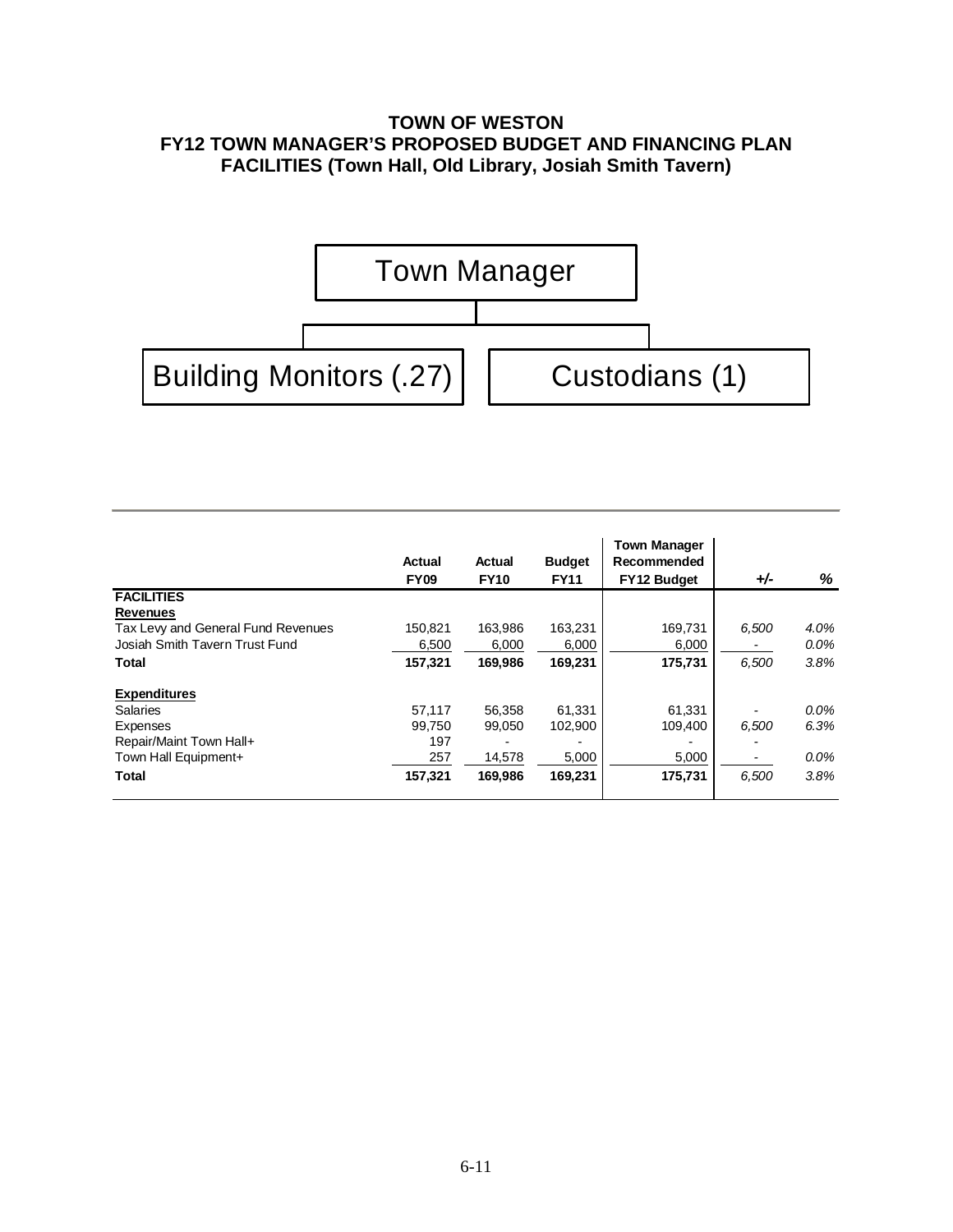### **GENERAL GOVERNMENT: Facilities (Town Hall, Old Library, Josiah Smith Tavern)**

### **Description of Services**

Facilities includes the custodial care, utilities costs, and cost of supplies associated with the maintenance of the Town Hall, Josiah Smith Tavern, and Old Library buildings. The maintenance of these facilities is overseen by the Facilities Director and Deputy Director.

### **FY12 Departmental Goals**

- 1. Wash & wax floors including stairs.
- 2. Clean all carpets in Town Hall.
- 3. Organize storage rooms after DPW staff moves to new facility.
- 4. Paint garage doors.

### **Staffing Levels**

|                                 | <b>FY09</b> | <b>FY10</b> | <b>FY11</b> | <b>FY12</b> |
|---------------------------------|-------------|-------------|-------------|-------------|
|                                 | Funded      | Funded      | Funded      | Proposed    |
| Custodians                      |             |             |             |             |
| <b>Evening Building Monitor</b> | <u>.27</u>  | .27         | .27         | <u>.27</u>  |
| Total                           | 37          | .27         | l 77        | 177         |

#### **Budget Recommendations**

Level Services: Electricity costs for the Town Hall have increased, requiring an additional \$8,000. Rental income generated from the use of the Town Hall by outside groups helps to offset some Town Hall maintenance costs. Electricity costs for the Old Library and Josiah Smith Tavern have been reduced because the buildings are so minimally used.

New Requests Recommended by Town Manager: None requested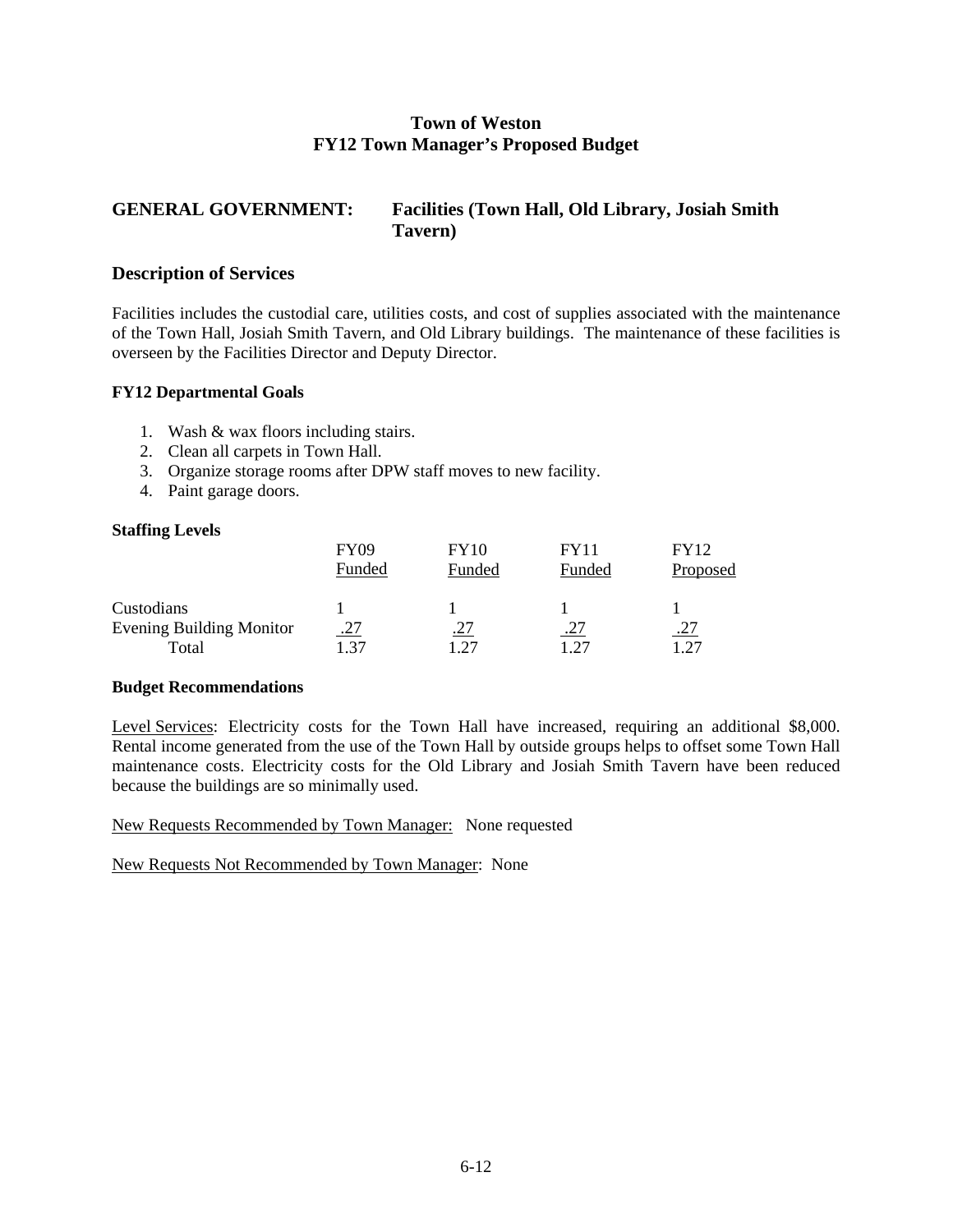|                                           | <b>TOWN MGR'S RECOMMENDATION</b> |               |               |                 |                |                          |              |                          |          |
|-------------------------------------------|----------------------------------|---------------|---------------|-----------------|----------------|--------------------------|--------------|--------------------------|----------|
|                                           | <b>ACTUAL</b>                    | <b>ACTUAL</b> | <b>BUDGET</b> | <b>DEPT REQ</b> | <b>LEVEL</b>   | <b>NEW</b>               | <b>TOTAL</b> |                          |          |
| <b>GENERAL GOVERNMENT</b>                 | <b>FY09</b>                      | <b>FY10</b>   | <b>FY11</b>   | <b>FY12</b>     | <b>SERVICE</b> | <b>REQUESTS</b>          |              | $+/-$                    | %        |
| <b>Facilities Maintenance</b>             |                                  |               |               |                 |                |                          |              |                          |          |
| Salaries                                  | 57,117                           | 56,358        | 61,331        | 61,331          | 61,331         | $\overline{\phantom{a}}$ | 61,331       | $\overline{\phantom{a}}$ | $0.0\%$  |
| <b>Sub-total Personal Services</b>        | 57,117                           | 56,358        | 61,331        | 61,331          | 61,331         | ٠                        | 61,331       |                          | 0.0%     |
| <b>Town Hall</b>                          |                                  |               |               |                 |                |                          |              |                          |          |
| Electricity                               | 53,515                           | 66,225        | 62.000        | 70,000          | 70.000         |                          | 70.000       | 8,000                    | 12.9%    |
| Oil/Gas                                   | 33,577                           | 22,567        | 25,000        | 25,000          | 25,000         |                          | 25,000       |                          | $0.0\%$  |
| Water                                     | 951                              | 915           | 1,000         | 1,000           | 1,000          |                          | 1,000        |                          | 0.0%     |
| Supplies                                  | 4,243                            | 3,535         | 4,500         | 4,500           | 4,500          |                          | 4,500        |                          | 0.0%     |
| In-State Travel                           | 383                              | 275           | 400           | 400             | 400            |                          | 400          |                          | 0.0%     |
| All Other Expense                         | 598                              |               | 800           | 800             | 800            | ۰                        | 800          |                          | 0.0%     |
| <b>Sub-total Town Hall</b>                | 93,268                           | 93,516        | 93,700        | 101,700         | 101,700        | ٠                        | 101,700      | 8,000                    | 8.5%     |
| <b>Old Library</b>                        |                                  |               |               |                 |                |                          |              |                          |          |
| Electricity                               | 356                              | 257           | 1,000         | 500             | 500            |                          | 500          | (500)                    | $-50.0%$ |
| Water                                     | 43                               | 42            | 100           | 100             | 100            |                          | 100          |                          | $0.0\%$  |
| <b>Sub-total Old Library</b>              | 399                              | 299           | 1,100         | 600             | 600            | ۰                        | 600          | (500)                    | $-45.5%$ |
| <b>Josiah Smith Tavern</b>                |                                  |               |               |                 |                |                          |              |                          |          |
| Electricity                               | 790                              | 628           | 2,500         | 1,500           | 1.500          |                          | 1,500        | (1,000)                  | $-40.0%$ |
| Oil/Gas                                   | 5,171                            | 4,560         | 5,000         | 5,000           | 5,000          |                          | 5,000        |                          | $0.0\%$  |
| Water                                     | 101                              | 46            | 500           | 500             | 500            |                          | 500          |                          | 0.0%     |
| Supplies                                  | 21                               |               | 100           | 100             | 100            |                          | 100          |                          | 0.0%     |
| <b>Sub-total Josiah Smith Tavern</b>      | 6,082                            | 5,234         | 8,100         | 7,100           | 7,100          |                          | 7,100        | (1,000)                  | $-12.3%$ |
| <b>Continuing Balance Accounts</b>        |                                  |               |               |                 |                |                          |              |                          |          |
| Repair/Maint Town Hall+                   | 197                              |               |               |                 |                |                          |              |                          |          |
| Town Hall Equipment+                      | 257                              | 14,578        | 5,000         | 5,000           | 5,000          |                          | 5,000        |                          | $0.0\%$  |
| <b>Sub-total Continuing Balance Accts</b> | 454                              | 14,578        | 5,000         | 5,000           | 5,000          | $\blacksquare$           | 5,000        |                          | 0.0%     |
| <b>Total</b>                              | 157,321                          | 169,986       | 169,231       | 175.731         | 175,731        |                          | 175.731      | 6,500                    | 3.8%     |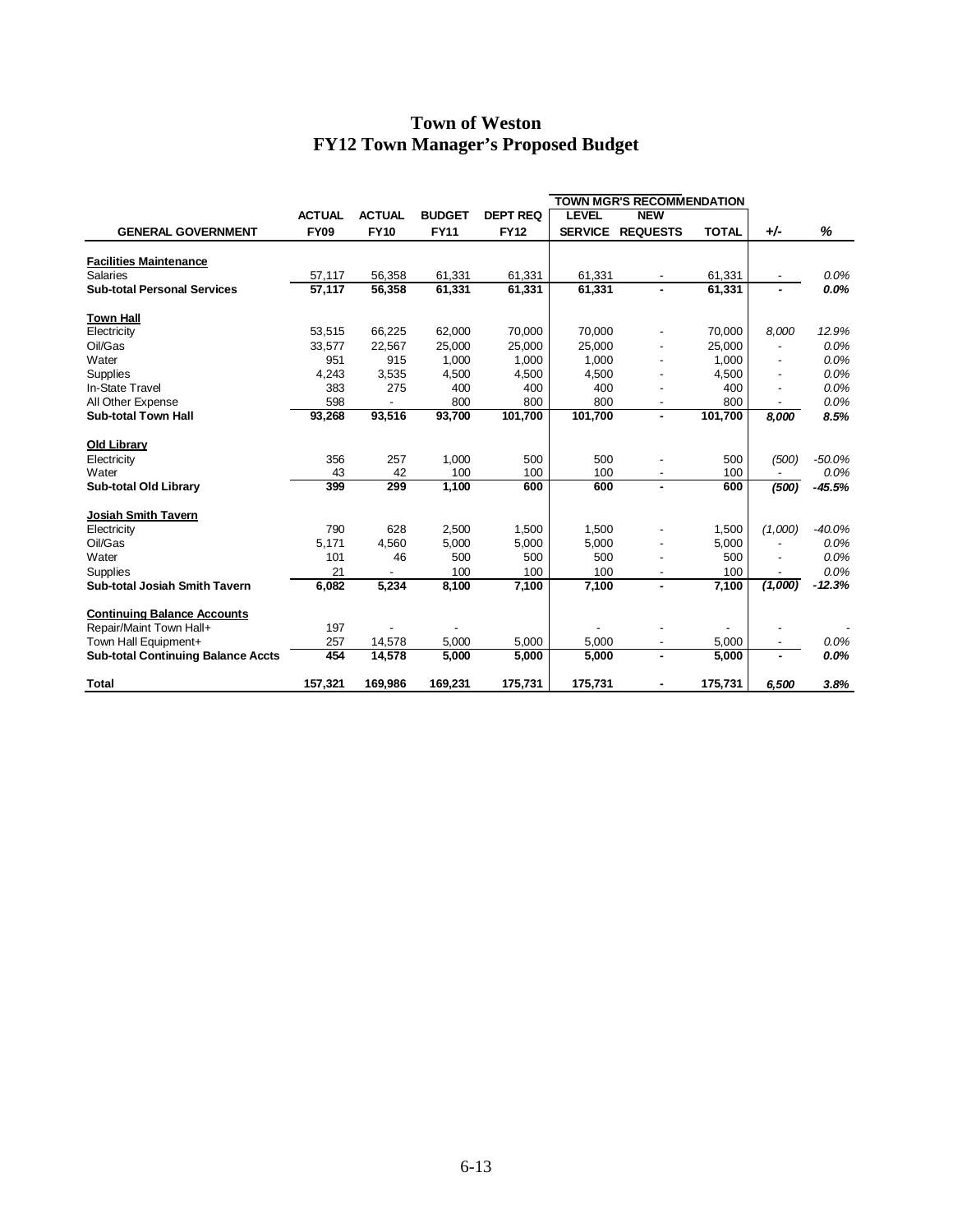This page left blank intentionally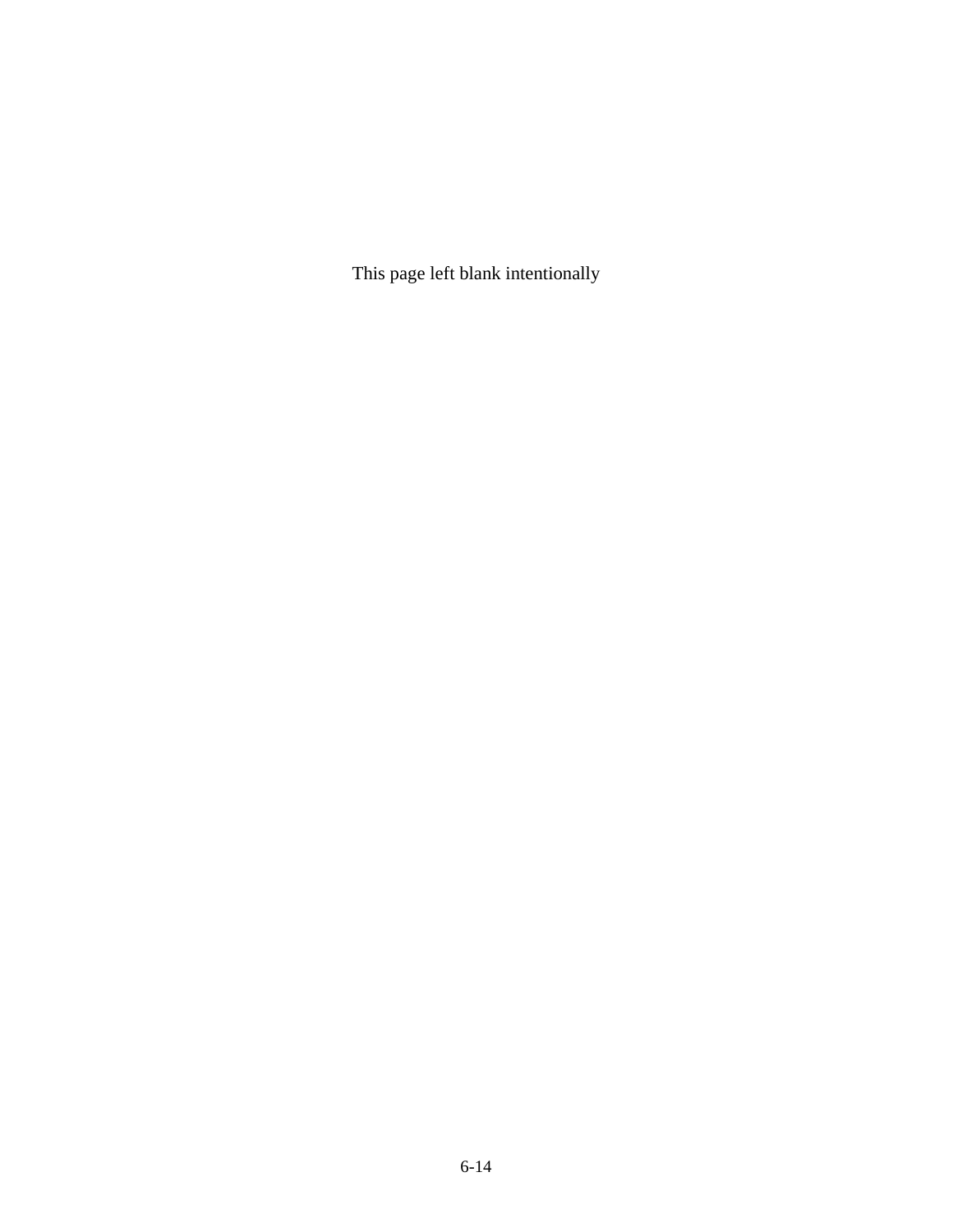## **TOWN OF WESTON FY12 TOWN MANAGER'S PROPOSED BUDGET AND FINANCING PLAN SPECIAL COMMITTEES/PROGRAMS**



|                                                | Actual<br><b>FY09</b> | Actual<br><b>FY10</b> | <b>Budget</b><br><b>FY11</b> | <b>Town Manager</b><br>Recommended<br><b>FY12 Budget</b> | +⁄-                      | %       |  |  |
|------------------------------------------------|-----------------------|-----------------------|------------------------------|----------------------------------------------------------|--------------------------|---------|--|--|
| <b>WESTON VETERANS MEMORIAL EDUC FUND COMM</b> |                       |                       |                              |                                                          |                          |         |  |  |
| <b>Revenues</b>                                |                       |                       |                              |                                                          |                          |         |  |  |
| Tax Levy and General Fund Revenues             | 1,200                 | 1,203                 | 1,500                        | 1,500                                                    |                          | $0.0\%$ |  |  |
| <b>Total</b>                                   | 1,200                 | 1,203                 | 1,500                        | 1,500                                                    | $\overline{\phantom{a}}$ | $0.0\%$ |  |  |
| <b>Expenditures</b>                            | 1,200                 | 1,203                 | 1,500                        | 1,500                                                    | -                        | $0.0\%$ |  |  |



|                                    | <b>Actual</b> | <b>Actual</b> | <b>Budget</b> | <b>Town Manager</b><br>Recommended |       |       |
|------------------------------------|---------------|---------------|---------------|------------------------------------|-------|-------|
|                                    | <b>FY09</b>   | <b>FY10</b>   | <b>FY11</b>   | <b>FY12 Budget</b>                 | +⁄-   | %     |
| <b>SENIOR SERVICE PROGRAM</b>      |               |               |               |                                    |       |       |
| <b>Revenues</b>                    |               |               |               |                                    |       |       |
| Tax Levy and General Fund Revenues | 9,230         | 13,248        | 15,000        | 18,000                             | 3,000 | 20.0% |
| <b>Total</b>                       | 9,230         | 13.248        | 15,000        | 18,000                             | 3,000 | 20.0% |
| <b>Expenditures</b>                | 9,230         | 13.248        | 15.000        | 18,000                             | 3,000 | 20.0% |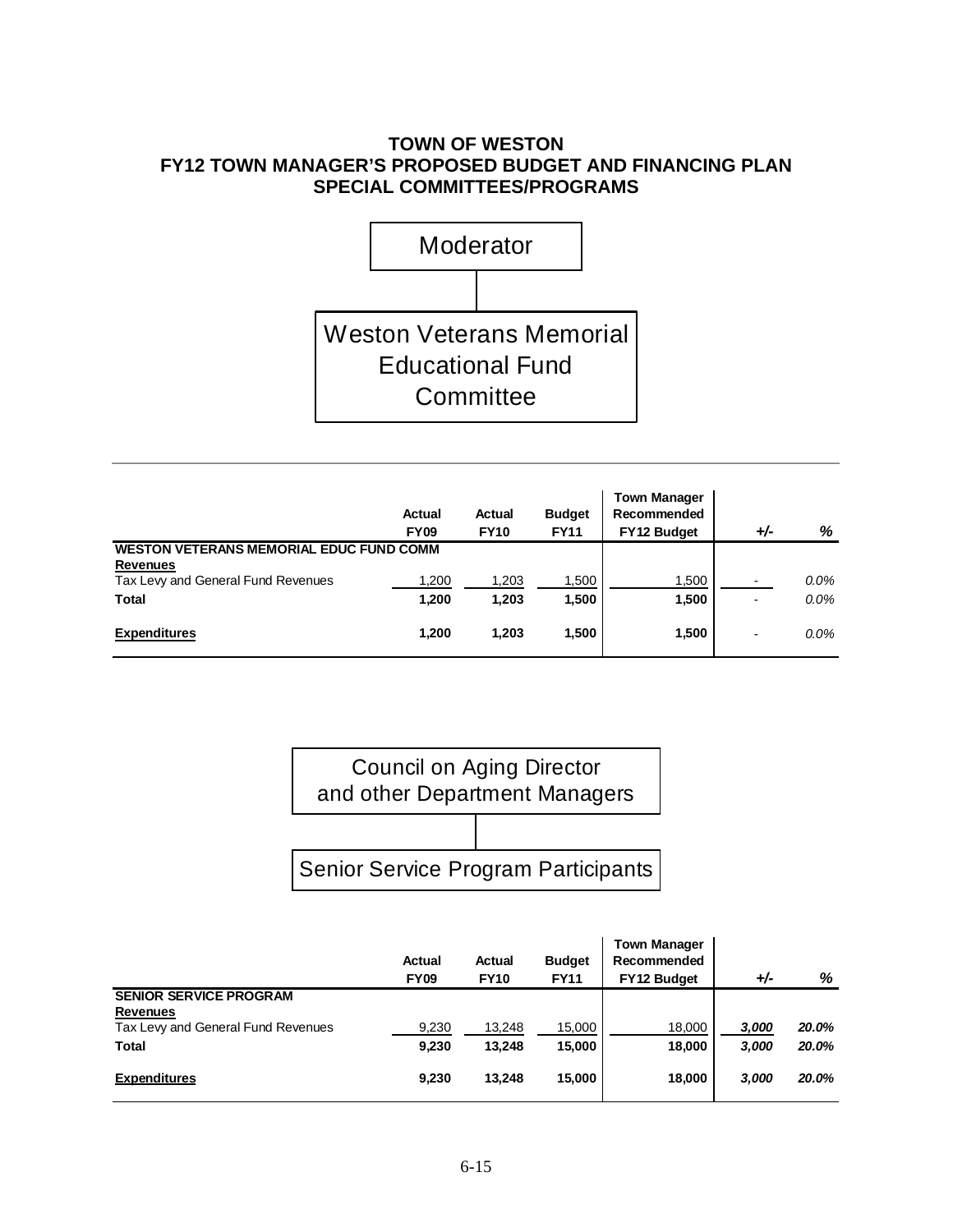## **GENERAL GOVERNMENT: Special Committees/Programs**

### **Description of Services**

**Weston Veterans Memorial Educational Fund Committee**: This fund was established in 1953 in honor of the Weston men and women who served in the armed forces. The Committee is charged with making financial aid awards to members of the graduating class or recent graduates of Weston High School to assist with their post-secondary education. The fund has a principal balance of approximately \$353,396 (non expendable). The budget is used to assist in fund-raising efforts.

### **Staffing Levels**

Volunteer Committee

### **Budget Recommendations**

Level Services: This budget is level funded.

New Requests Recommended by Town Manager: None requested

New Requests Not Recommended by Town Manager: None

**Senior Service Program**: The Senior Service Program allows qualified elderly and disabled property owners to work for the Town. Individuals are paid up to \$1,000, which is applied to their property tax bill.

### **Staffing Levels**

Council on Aging Director coordinates this program.

### **Budget Recommendations**

Level Services: This budget provides funding for fifteen positions.

New Requests Recommended by Town Manager: There has been a notable increase in the number of older residents identifying themselves to have financial concerns and who wish to continue to live in their Weston homes. An increase in the budget for this program would give more residents the opportunity to give back to the community while earning money to offset their tax bill. Seniors are currently working in the following departments: Treasurer/Collector, Board of Health, Public Library, Public Works, Town Clerk, and Council on Aging. An additional three positions is recommended.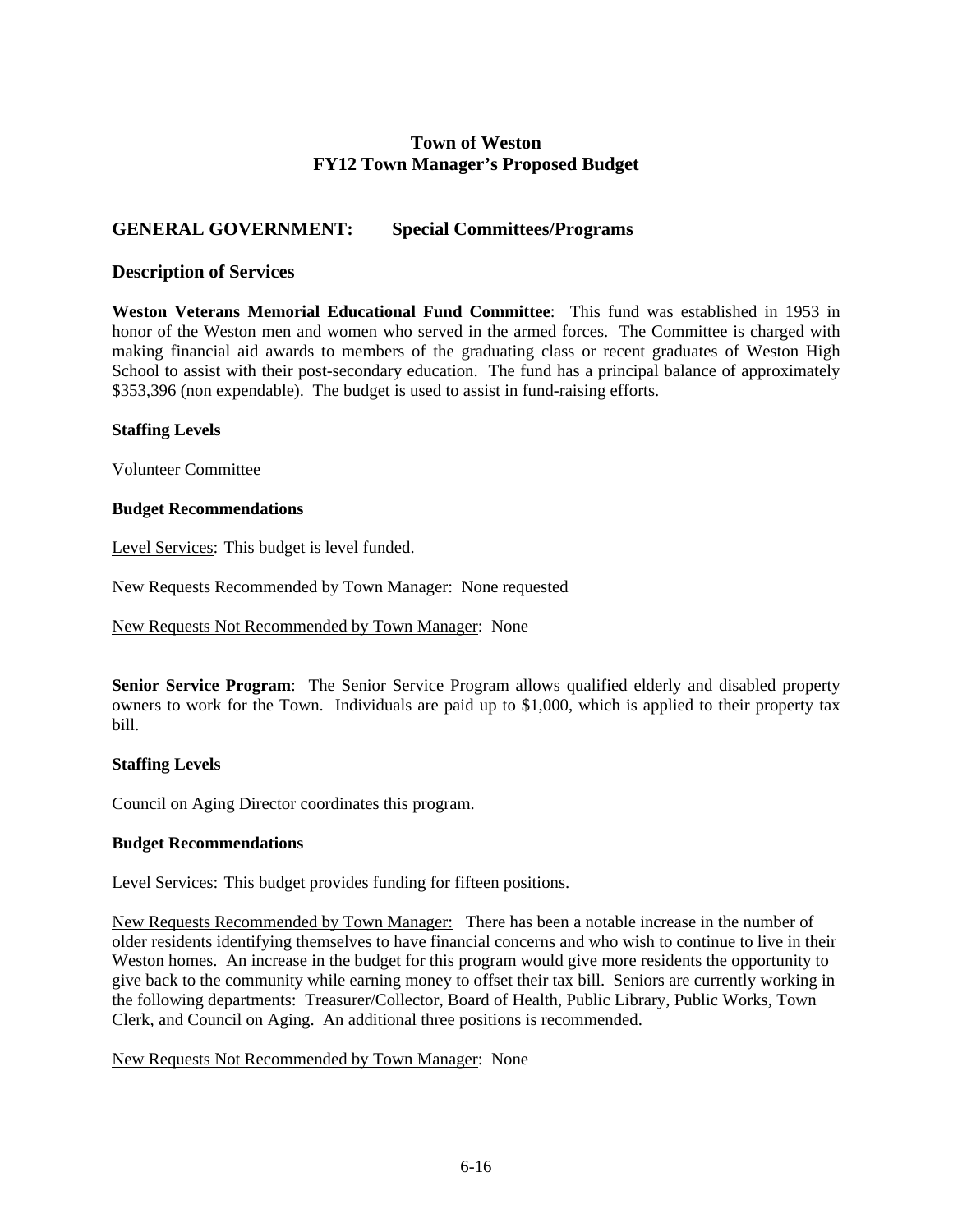|                                                     |               |               |               |                 |                | <b>TOWN MGR'S RECOMMENDATION</b> |              |                          |         |
|-----------------------------------------------------|---------------|---------------|---------------|-----------------|----------------|----------------------------------|--------------|--------------------------|---------|
|                                                     | <b>ACTUAL</b> | <b>ACTUAL</b> | <b>BUDGET</b> | <b>DEPT REQ</b> | <b>LEVEL</b>   | <b>NEW</b>                       |              |                          |         |
| <b>GENERAL GOVERNMENT</b>                           | <b>FY09</b>   | <b>FY10</b>   | <b>FY11</b>   | <b>FY12</b>     | <b>SERVICE</b> | <b>REQUESTS</b>                  | <b>TOTAL</b> | +⁄-                      | %       |
| Weston Veterans Memorial Educational Fund Committee |               |               |               |                 |                |                                  |              |                          |         |
| Printing & Advertising                              | 290           | 592           | 300           | 300             | 300            |                                  | 300          | -                        | $0.0\%$ |
| Postage                                             | 625           | 611           | 775           | 775             | 775            |                                  | 775          | $\overline{\phantom{a}}$ | $0.0\%$ |
| Stationery                                          | 285           |               | 425           | 425             | 425            |                                  | 425          | -                        | $0.0\%$ |
| Total                                               | 200. ا        | 1.203         | .500          | 1.500           | 1.500          |                                  | 1.500        | ٠                        | 0.0%    |

|                               |               |               |               |                 |                | <b>TOWN MGR'S RECOMMENDATION</b> |              |       |       |
|-------------------------------|---------------|---------------|---------------|-----------------|----------------|----------------------------------|--------------|-------|-------|
|                               | <b>ACTUAL</b> | <b>ACTUAL</b> | <b>BUDGET</b> | <b>DEPT REQ</b> | <b>LEVEL</b>   | <b>NEW</b>                       |              |       |       |
| <b>GENERAL GOVERNMENT</b>     | <b>FY09</b>   | <b>FY10</b>   | <b>FY11</b>   | <b>FY12</b>     | <b>SERVICE</b> | <b>REQUESTS</b>                  | <b>TOTAL</b> | +⁄∙   | %     |
|                               |               |               |               |                 |                |                                  |              |       |       |
|                               |               |               |               |                 |                |                                  |              |       |       |
| <b>Senior Service Program</b> | 9,230         | 13.248        | 15,000        | 15.000          | 15,000         | 3,000                            | 18,000       | 3.000 | 20.0% |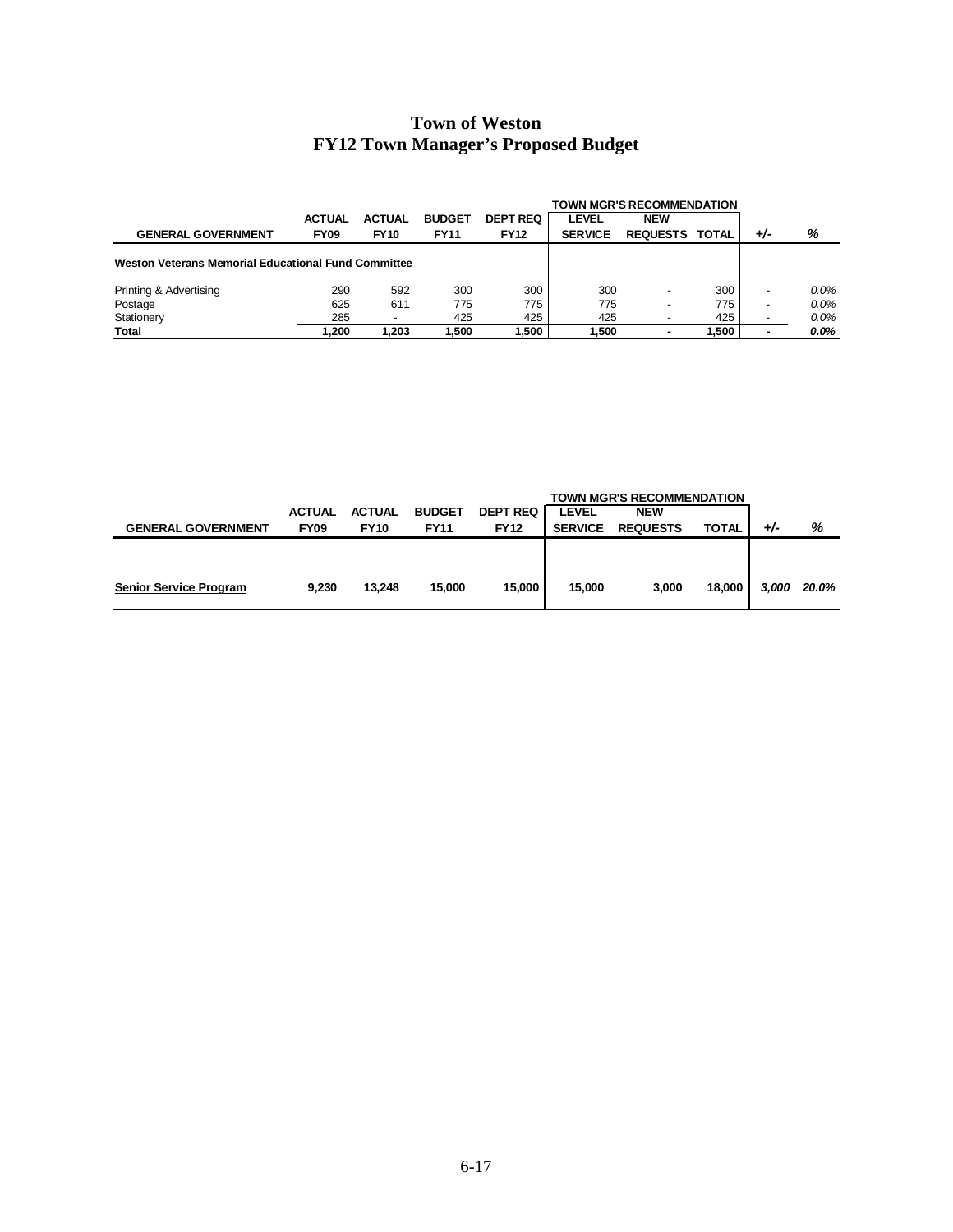This page left blank intentionally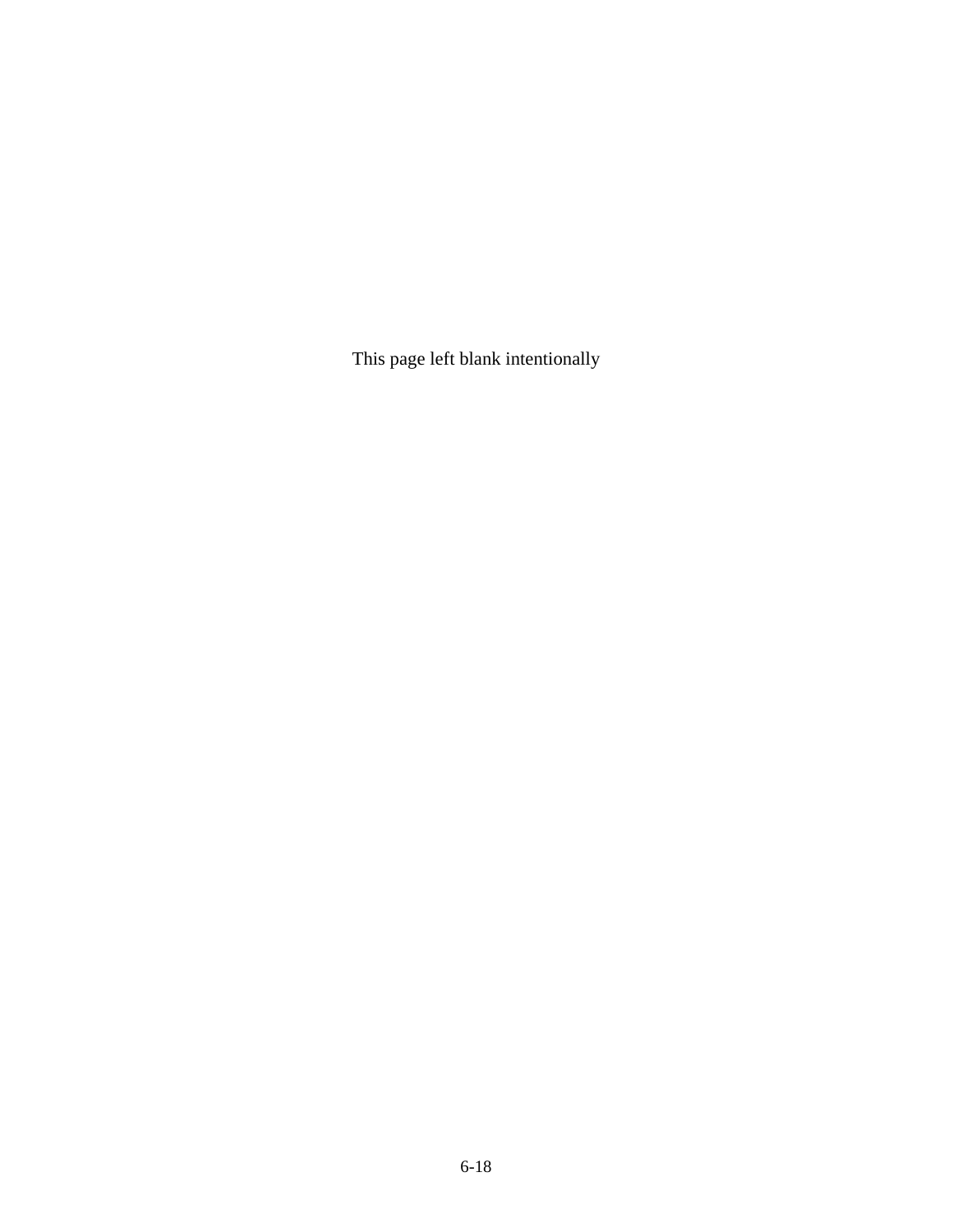## **TOWN OF WESTON FY12 TOWN MANAGER'S PROPOSED BUDGET AND FINANCING PLAN TOWN CLERK**



|                                                       | <b>Actual</b><br><b>FY09</b> | Actual<br><b>FY10</b> | <b>Budget</b><br><b>FY11</b> | <b>Town Manager</b><br>Recommended<br><b>FY12 Budget</b> | $+/-$   | %       |
|-------------------------------------------------------|------------------------------|-----------------------|------------------------------|----------------------------------------------------------|---------|---------|
|                                                       |                              |                       |                              |                                                          |         |         |
| TOWN CLERK & REGISTRARS OF VOTERS                     |                              |                       |                              |                                                          |         |         |
| <b>Revenues</b><br>Tax Levy and General Fund Revenues | 119,600                      | 133.154               | 146,915                      | 139,830                                                  | (7,085) | -4.8%   |
| Permits, Licenses, Other                              | 1.118                        | 1.331                 | 1,075                        | 1.050                                                    |         | $-2.3%$ |
|                                                       |                              |                       |                              |                                                          | (25)    |         |
| Fees                                                  | 11,395                       | 13,510                | 13,500                       | 13,000                                                   | (500)   | $-3.7%$ |
| Total                                                 | 132,113                      | 147.995               | 161,490                      | 153,880                                                  | (7,610) | $-4.7%$ |
| <b>Expenditures</b>                                   |                              |                       |                              |                                                          |         |         |
| Salaries-Elected Officials                            | 75                           |                       | $\blacksquare$               | $\blacksquare$                                           |         |         |
| Salaries                                              | 118,274                      | 128,723               | 130,370                      | 124,070                                                  | (6,300) | -4.8%   |
| <b>Expenses</b>                                       | 13,764                       | 19,272                | 31,120                       | 29,810                                                   | (1,310) | $-4.2%$ |
| Total                                                 | 132,113                      | 147.995               | 161,490                      | 153,880                                                  | (7,610) | $-4.7%$ |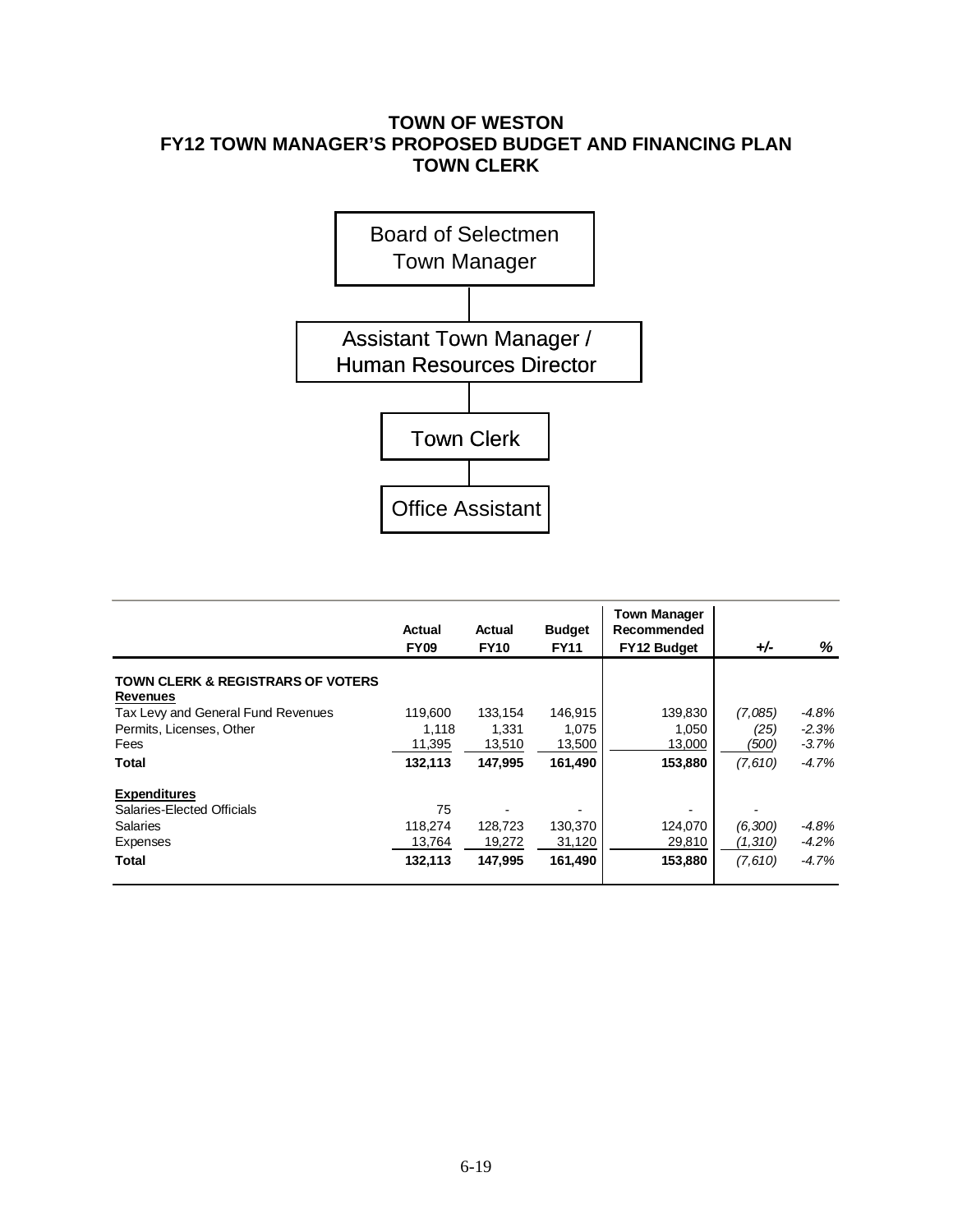## **GENERAL GOVERNMENT: Town Clerk and Registrars of Voters**

### **Description of Services**

The Weston Town Clerk is an appointed position, reporting to the Assistant Town Manager/Human Resources Director.

The Town Clerk's Office is the custodian of the official records and documents of the Town, issues licenses and permits, including marriage licenses, hunting and fishing licenses, permits for raffles and bazaars, dog licenses, and fuel storage permits. Conducts with the Board of Registrars the annual town census and compiles street, school and jury lists. Serves as the Chief Election Official, including oversight of polls, election officers, ballot preparation, voting equipment and voting list and the general conduct of all elections in strict conformance with State law. Prepares, records and reports official election results to the Secretary of State of the Commonwealth.

The Town Clerk also serves as the webmaster for the Town's website.

### **FY12 Departmental Goals:**

- 1. Continue to explore ways of improving the Town's retention of permanent records.
- 2. Coordinate with the Secretary of State to complete the 2010 re-precincting process.
- 3. Create a tracking database of articles passed at Town Meeting with date of passage, article description, method of approval, dollar amount involved, affected department, date submitted to Attorney General, date approved by Attorney General, and any other useful, trackable information.

| <b>Staffing Levels</b>      | <b>FY09</b>       | <b>FY10</b> | <b>FY11</b> | <b>FY12</b> |
|-----------------------------|-------------------|-------------|-------------|-------------|
|                             | Funded            | Funded      | Funded      | Proposed    |
| Town Clerk                  | elected-stipend 0 |             |             |             |
| Town Clerk (appointed)      |                   |             |             |             |
| <b>Assistant Town Clerk</b> |                   |             |             |             |
| <b>Office Assistant</b>     |                   |             |             |             |
| Total                       |                   |             |             |             |

#### **Budget Recommendations**

Level Services: This budget is decreasing overall because there are 2 elections budgeted instead of 3 in FY11. Normally there would only be one Town election; however, we may need to hold a special election to meet the MSBA timeframe for a debt exclusion vote if the Field School project moves forward.

New Requests Recommended by Town Manager: None requested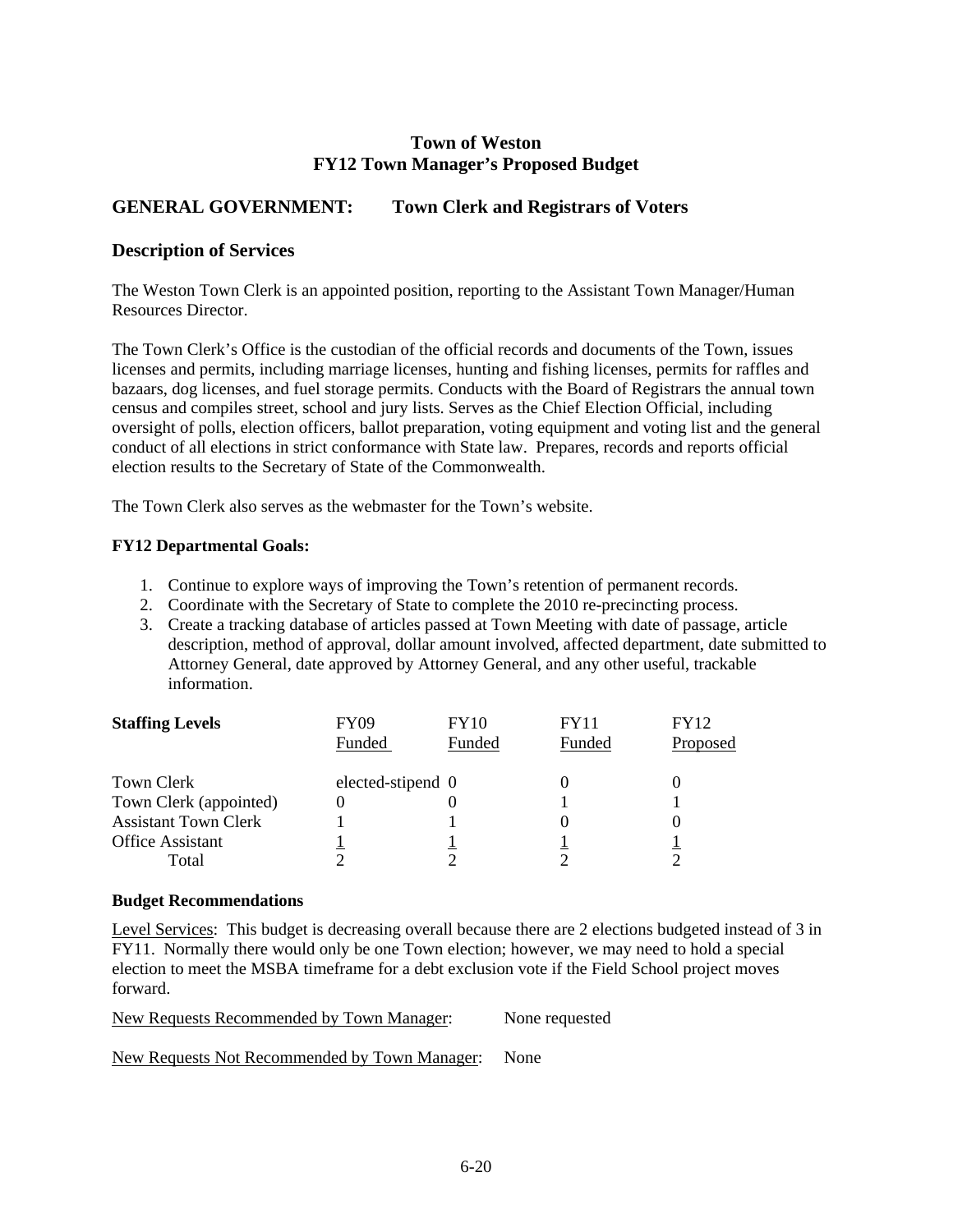|                                        |               |                |               |                 |                | <b>TOWN MGR'S RECOMMENDATION</b> |                          |                          |                   |
|----------------------------------------|---------------|----------------|---------------|-----------------|----------------|----------------------------------|--------------------------|--------------------------|-------------------|
|                                        | <b>ACTUAL</b> | <b>ACTUAL</b>  | <b>BUDGET</b> | <b>DEPT REQ</b> | <b>LEVEL</b>   | <b>NEW</b>                       |                          |                          |                   |
| <b>TOWN CLERK/REG OF VOTERS</b>        | <b>FY09</b>   | <b>FY10</b>    | <b>FY11</b>   | <b>FY12</b>     | <b>SERVICE</b> | <b>REQUESTS</b>                  | <b>TOTAL</b>             | $+/-$                    | %                 |
| <b>Town Clerk/Registrars of Voters</b> |               |                |               |                 |                |                                  |                          |                          |                   |
| Salaries-Elected Officials             | 75            |                |               |                 |                |                                  |                          |                          |                   |
| Salaries-Office                        | 102,711       | 110,247        | 109,172       | 116,450         | 116,450        |                                  | 116,450                  | 7,278                    | 6.7%              |
| Salaries - Temporary                   |               | 2,367          | 2,800         | 2,800           | 2,800          |                                  | 2,800                    |                          | 0.0%              |
| Salaries-Election Workers              | 15,562        | 16,109         | 18,398        | 4,820           | 4,820          |                                  | 4,820                    | (13, 578)                | $-73.8%$          |
| <b>Sub-total Personal Services</b>     | 118,349       | 128,723        | 130,370       | 124,070         | 124,070        | $\blacksquare$                   | 124,070                  | (6, 300)                 | $-4.8%$           |
| <b>Town Clerk</b>                      |               |                |               |                 |                |                                  |                          |                          |                   |
| Printing & Advertising                 | 80            | 42             | 75            | 75              | 75             |                                  | 75                       |                          | 0.0%              |
| Postage                                | 245           | 8,019          | 15,760        | 15,760          | 15,760         |                                  | 15,760                   |                          | 0.0%              |
| Microfilm Town Records                 |               |                | 200           | 200             | 200            |                                  | 200                      |                          | 0.0%              |
| Forms                                  | 1,328         | 1,400          | 250           | 1,500           | 1,500          |                                  | 1,500                    | 1,250                    | 500.0%            |
| <b>Office Supplies</b>                 | 342           | 473            | 300           | 300             | 300            |                                  | 300                      |                          | 0.0%              |
| Binding                                | 309           | $\overline{a}$ | 200           | 200             | 200            |                                  | 200                      | ٠                        | 0.0%              |
| Dues                                   | 175           | 175            | 175           | 175             | 175            |                                  | 175                      | $\overline{\phantom{0}}$ | 0.0%              |
| Conference                             | 608           | 188            | 750           | 750             | 750            |                                  | 750                      |                          | 0.0%              |
| <b>Fidelity Bond</b>                   | 100           | 100            | 100           | 100             | 100            |                                  | 100                      |                          | 0.0%              |
| All Other                              |               | 670            |               |                 |                |                                  |                          |                          |                   |
| <b>Sub-total Town Clerk Expenses</b>   | 3,187         | 11,066         | 17,810        | 19,060          | 19,060         |                                  | 19,060                   | 1,250                    | 7.0%              |
| <b>Registrars of Voters</b>            |               |                |               |                 |                |                                  |                          |                          |                   |
| Rental of Polling Places               | 1,163         | 1,146          | 1,960         |                 |                |                                  | $\overline{\phantom{a}}$ | (1,960)                  | $-100.0%$         |
| Custodial                              |               |                | 150           |                 |                |                                  |                          |                          | $(150) - 100.0\%$ |
| Printing & Advertising                 |               |                | 100           | 100             | 100            |                                  | 100                      |                          | 0.0%              |
| Printing of Street List                | 1,200         | 1,250          | 1,600         | 1,600           | 1.600          |                                  | 1,600                    |                          | 0.0%              |
| <b>Voting Machine Services</b>         | 4,708         | 4,527          | 5,500         | 6,000           | 6,000          |                                  | 6,000                    | 500                      | 9.1%              |
| Postage                                | 2,643         | 102            | 2,400         | 2,400           | 2,400          |                                  | 2,400                    |                          | 0.0%              |
| Stationery                             |               | 56             | 50            | 50              | 50             |                                  | 50                       |                          | 0.0%              |
| Forms                                  |               | 225            | 1,200         | 250             | 250            |                                  | 250                      | (950)                    | $-79.2%$          |
| <b>Election Supplies</b>               | 354           | 901            | 300           | 300             | 300            |                                  | 300                      |                          | 0.0%              |
| In-State Travel                        | 70            |                | 50            | 50              | 50             |                                  | 50                       |                          | 0.0%              |
| Equipment                              | 439           |                |               |                 |                |                                  |                          |                          |                   |
| Sub-total Reg of Voters Expense        | 10,577        | 8,206          | 13,310        | 10,750          | 10,750         | $\blacksquare$                   | 10,750                   | (2, 560)                 | $-19.2%$          |
| <b>Total</b>                           | 132,113       | 147,995        | 161,490       | 153,880         | 153,880        |                                  | 153,880                  | (7,610)                  | $-4.7%$           |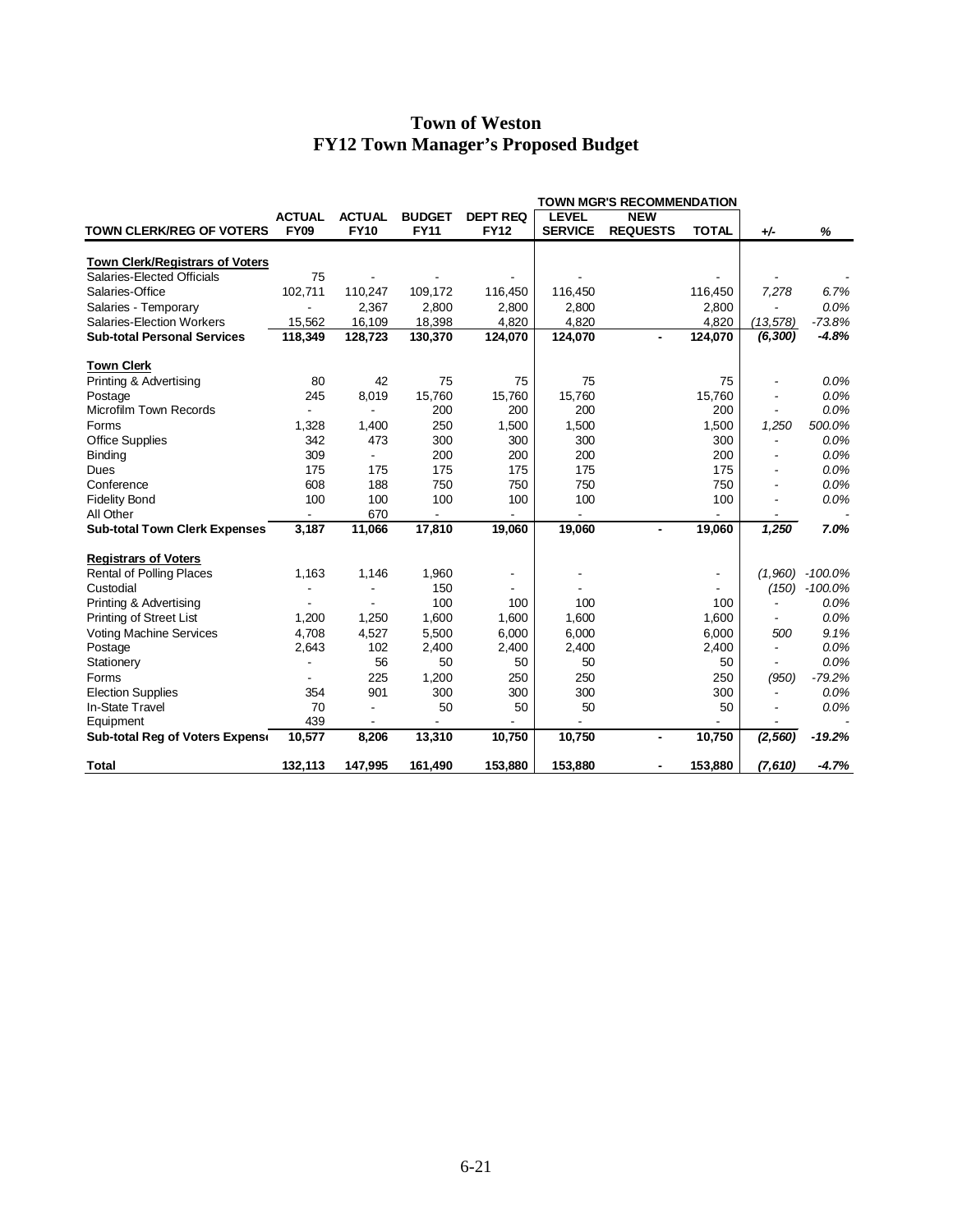This page left blank intentionally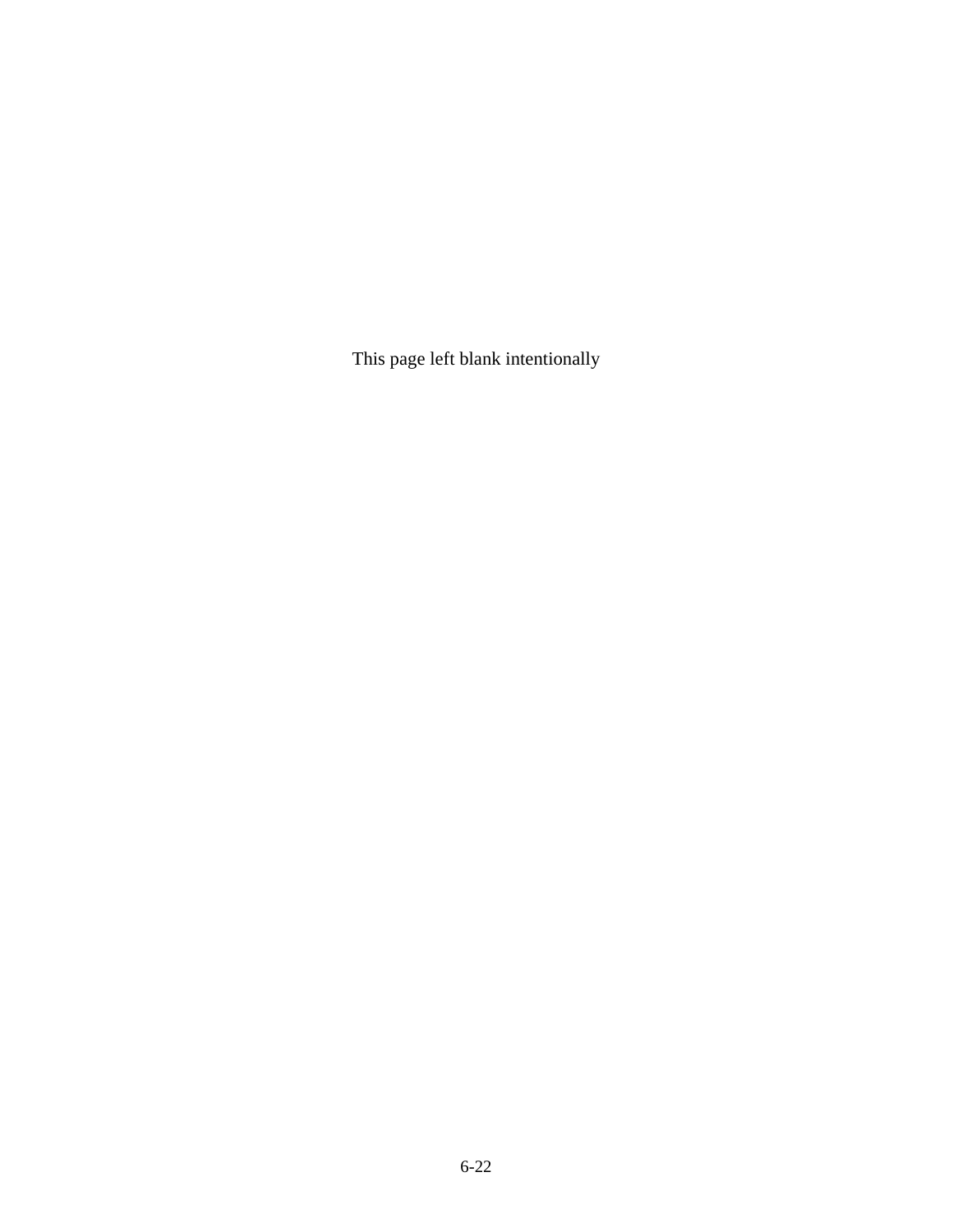# **TOWN OF WESTON FY12 TOWN MANAGER'S PROPOSED BUDGET AND FINANCING PLAN INFORMATION SYSTEMS**



|                                         | Actual<br><b>FY09</b> | Actual<br><b>FY10</b> | <b>Budget</b><br><b>FY11</b> | <b>Town Manager</b><br>Recommended<br>FY12 Budget | $+/-$   | %     |
|-----------------------------------------|-----------------------|-----------------------|------------------------------|---------------------------------------------------|---------|-------|
| <b>INFORMATION SYSTEMS</b>              |                       |                       |                              |                                                   |         |       |
| <b>Revenues</b>                         |                       |                       |                              |                                                   |         |       |
| Tax Levy and General Fund Revenues      | 331,226               | 406,980               | 403,571                      | 521,851                                           | 118,280 | 29.3% |
| Brook School Apartments Enterprise Fund | 12.495                | 12.807                | 21,020                       | 21,440                                            | 420     | 2.0%  |
| Water Enterprise Fund                   | 4,159                 | 4,263                 | 16,734                       | 17,069                                            | 335     | 2.0%  |
| <b>Total</b>                            | 347,880               | 424.050               | 441,325                      | 560,360                                           | 119.035 | 27.0% |
| <b>Expenditures</b>                     |                       |                       |                              |                                                   |         |       |
| <b>Salaries</b>                         | 142,152               | 163,392               | 169,742                      | 253,889                                           | 84,147  | 49.6% |
| Expenses                                | 141.123               | 165.304               | 204,433                      | 235,176                                           | 30.743  | 15.0% |
| Computer Hardware Maintenance+          | 58,205                | 91,355                | 67,150                       | 71,295                                            | 4,145   | 6.2%  |
| Townwide Phone Study                    | 6,400                 | 4,000                 | ٠                            |                                                   |         |       |
| Total                                   | 347,880               | 424,050               | 441,325                      | 560,360                                           | 119,035 | 27.0% |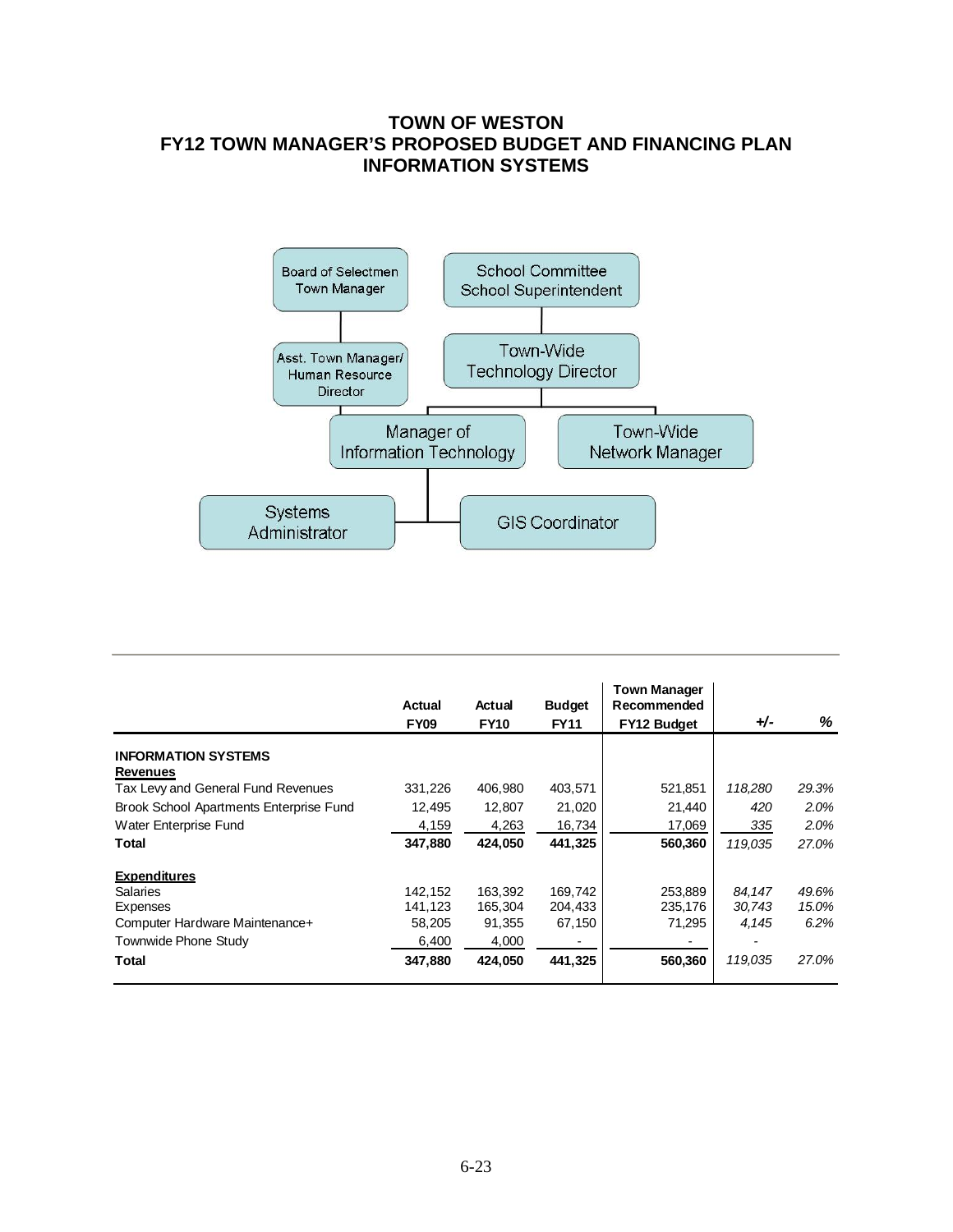## **GENERAL GOVERNMENT: Information Systems**

### **Description of Services**

The role of Information Systems (IS) is to: 1) support all municipal departments in using technology to improve productivity; 2) streamline the collection, flow and retrieval of information; 3) provide training and technical support to Town offices, 4) be aware of new technologies to improve services, and 5) work with the Town-Wide Technology Director to share technology resources and plan for and implement Town-wide solutions. This office also supports the School department business office in the use of the Town's financial management applications (MUNIS) and by maintaining the Town-wide network.

### **FY12 Departmental Goals**

- 1. Complete testing in Windows 7, Windows Server 2008, and VMware for deployment
- 2. Explore options for SQL database server to manage multiple databases (Munis, Digital HQ, Liberium).
- 3. Complete comprehensive documentation or database with new IT procedures.

#### **Staffing Levels**

|                             | <b>FY09</b> | <b>FY10</b> | FY11   | <b>FY12</b> |
|-----------------------------|-------------|-------------|--------|-------------|
|                             | Funded      | Funded      | Funded | Proposed    |
| Town-Wide Technology        |             |             |        |             |
| Director                    |             |             |        |             |
| Town-Wide Network Manager 0 |             |             |        |             |
| Manager of Information      |             |             |        |             |
| Technology                  |             |             |        |             |
| <b>GIS</b> Coordinator      |             |             |        |             |
| Systems Administrator       | .5          |             |        |             |
| Total                       |             | 3.2         | 32     | 3.31        |

### **Budget Recommendations**

Level Services: Increases are included to replace older desktops and printers. In addition, a capital request to expand the Town's fiber network is recommended. With the implementation in FY11 of the new Town-wide phone system, SAN, and the prior addition of police and fire radio repeaters and DPW systems monitors, we have become heavily reliant on the Town's fiber infrastructure. It is critical that we continue to invest in multiple routes throughout Weston to accommodate  $21<sup>st</sup>$  century public services that rely more and more on automated and technical communications.

The GIS Coordinator position and related expenses for the Town's geographic information system are transferred to this budget from DPW.

New Requests Recommended by Town Manager: A new, Town-wide position of Network Manager is being requested in the School budget. The cost of benefits and \$10,000 of the salary cost are included in the municipal budget.